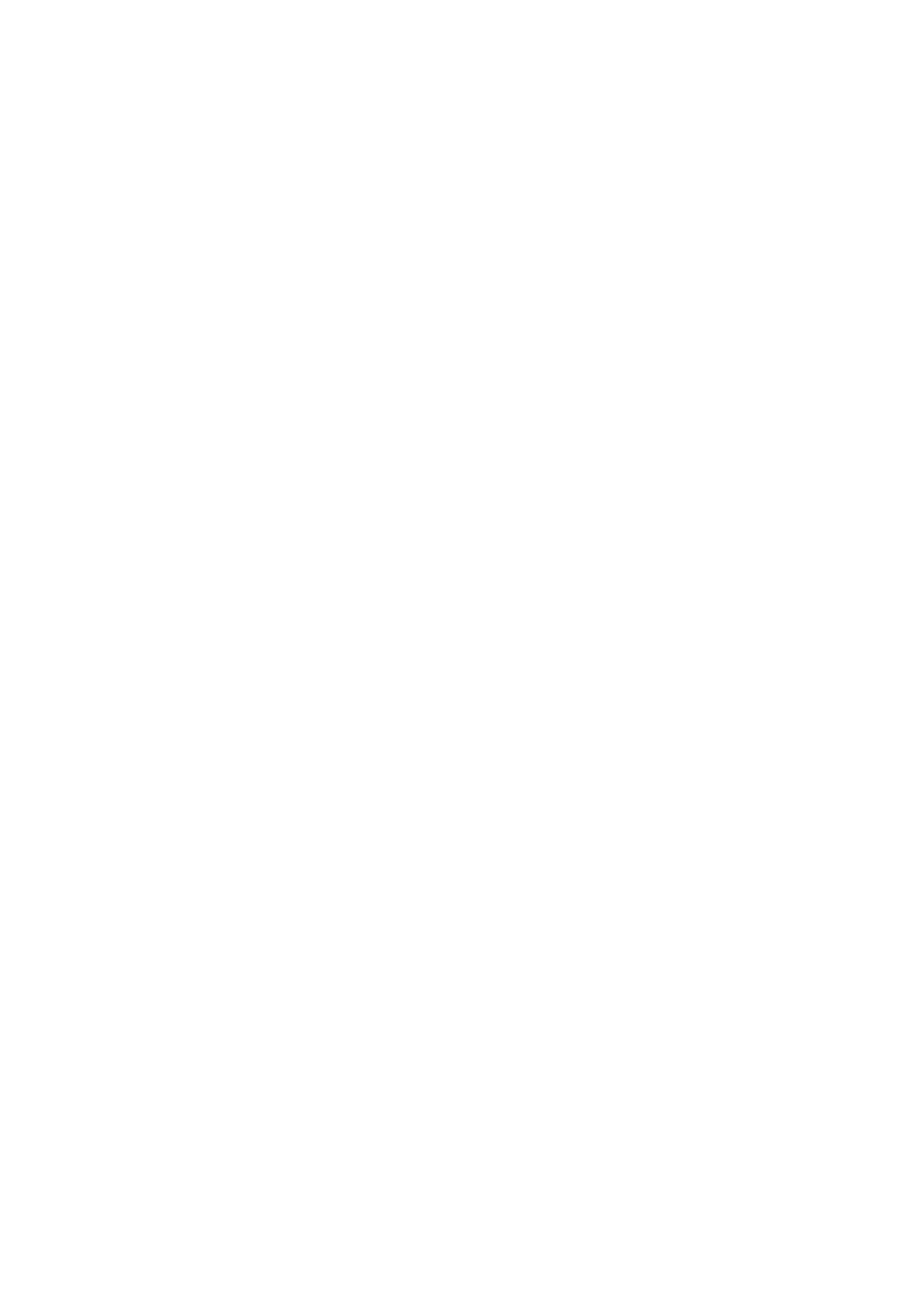تفکر و کودک، یژوهشگاه علوم انسانی و مطالعات فرهنگی دوفصلiامهٔ علمی (مقالهٔ علمی ـ مروری)، سال دهم، شمارهٔ دوم، پاییز و زمستان ۱۳۹۸، ۲۶۵ –۲۸۶

# فراتحليل اثر بخشي اجراي برنامة فلسفه براي كودكان بر مهارتهای فکری دانش[موزان

سيروس محمودي\*

### جكيده

هدف یژوهش حاضر، جمعآوری و یکیارچهسازی اثربخشی اجرای «برنامــه فلســفه بــرای کودکان» بر مهارتهای فکری و محاسبه میزان اثـر آنهـا بــا اســتفاده از رویکــرد یژوهشــی فراتحلیل بود. بدین منظور ۲۷ یژوهش(بازه زمانی ۱۳۹۸– ۱۳۸۸) که از لحاظ روش شناسب مورد قبول بود انتخاب و فراتحلیل بر روی آنها انجبام شبد. ابیزار پیژوهش چیک لیست فراتحلیل بود که ۱٤۸۵ شرکت کننده را در خود جای داده بود. پس از خلاصه کردن نتـایج یژوهش ها، اندازه اثر محاسبه و بر اساس رویکرد فراتحلیل هانتر و اشمیت ترکیب شـده و طبق جدول کوهن تفسیر شدند. یافتههای پژوهش نشان داد که میبزان اثبر ترکیبی اجبرای «برنامه فلسفه برای کو دکان» بر مهارتهای فکری ۰/۵۷ بو د( p</0001). ایــز میــزان اثــر در دوره ابتدایی ۰/۵٦ و برای دوره متوسطه ۰/٦٢ بوده است. همچنین این میزان بهرای دانـش-آموزان دختر ۰/۵۸ و برای دانش آموزان پسر ۰/٤٥ بود. انجام فراتحلیل های جداگانــه نشــان داد که اثر اجرای این برنامه بر مهارت پرسشگری۷۶، بر هوش۲۵٫ تفکیر انتقیادی۱٬۰۵ و بر خلاقیت ٠/٥٠ بود. همچنین نتایج حاصل از تحلیل تعدیلی، بیانگر اثرگذاری متغیرهـای تعدیل کننده در این مداخلات بود. بر اساس نتایج فراتحلیل حاضر، میزان اثر اجرای برنامـه فلسفه برای کودکان پر مهارتهای فکری دانش آموزان مطابق جـدول کـوهن، زیـاد مـی واشد.

**کلیدواژهها:** فراتحلیل، فلسفه، کودکان، مهارتهای فکری

\* استادیار گروه علوم تربیتی، دانشگاه پیام نور، sirous1218@yahoo.com تاریخ دریافت: ۱۳۹۸/۰۵/۱۸، تاریخ پذیرش: ۱۳۹۸/۱۰/۱۲

Copyright © 2018, IHCS (Institute for Humanities and Cultural Studies). This is an Open Access article distributed under the terms of the Creative Commons Attribution 4.0 International, which permits others to download this work, share it with others and Adapt the material for any purpose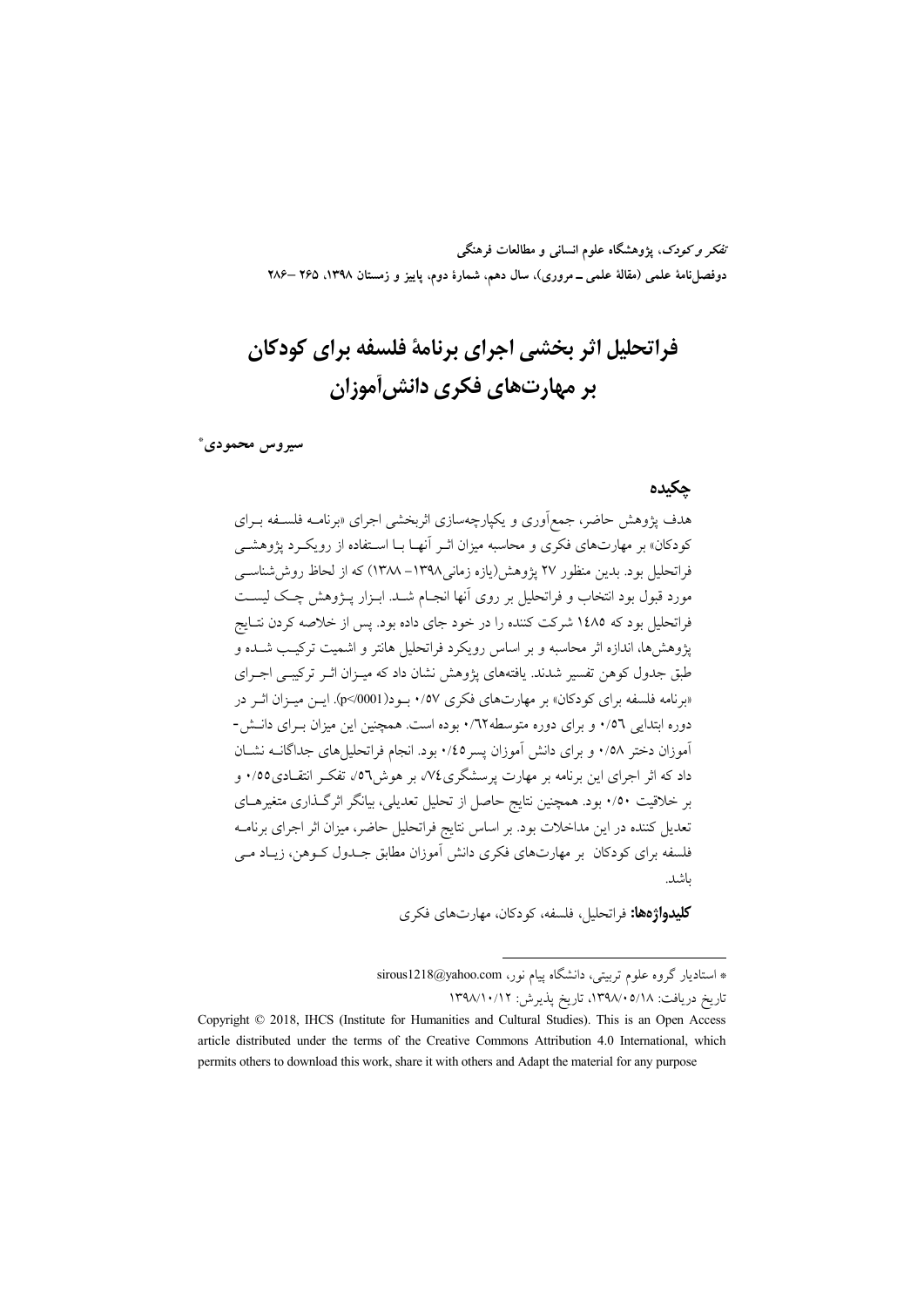### 1. مقدمه

در دنیای معاصر، آهنگ تغیر و تحولات در سطح اجتماع چنان شتاب گرفته است که تعیـین سواد واقعی مورد نیاز آیندگان دشوار است و این مسأله سبب شــده اســت کــه صــاحبنظران تعلیم و تربیت در طراحی برنامه درسی به جای تأکید ب و محفوظیات و ارائیه اطلاعیات بیه دانش]موزان، بر آموزش مهارتهای فکری و تفکر مسـتقل تأکیــد نمایند(فیشـر،۱۳۸۸: ۲۲). حفظ کردن اطلاعات و مفاهیم و انباشتن حافظه به جای تفکر، مانع آزمودن زنـدگی و خلـق باورها و ارزشها توسط دانش]موز میشود. صاحبنظران تعلیم و تربیت بـر ایــن باورنــد کــه انديشهورزي و آشنا نمودن كودكان با مهارتهاي فكري، مي تواند افزون بر جامعه پــذيري و کسب مهارتهای درست تفکر، کودکان را برای رویارویی منطقی با چالش هـای پـیش روی آنان آماده نماید؛ ولی در بیشتر نظامهای آموزشی، چنین نیازی تعریف نشده است. در واقــع، فراگیر بودن شیوههای آموزش معلم محور، به محوریت محتوای درسی و بـه حاشـیه رانــدن اندیشهورزی و پرسشگری منجر شده است(ماهروزاده و همکاران،۱۳۹۸: ۹٦).

نگرانی در مورد ضعف و نقص در مهارتهای فکری دانش آموزان، خــاص یــک کشــور یا منطقه نیست و بیشتر سیستمهای آموزشی دنیا را در بر گرفته اســت(Makaiau, 2016:73). اگر چه منشأ علاقه به توسعه مهارتهای فکری، به اندیشههای افلاطون برمی گـردد؛ بــا ایــن وجود، تحقیقات بین المللی، ناتوانی دانش آموزان را در مهـارتهـای فکـری اثبـات نمـوده-اند(مایرز،7:۱۳۹٥). فریره از صاحبنظران برجسته تعلیم و تربیت، بر ایــن بــاور اســت کــه در آموزش و پرورش کنونی، دانش آموز به صورت بیمارگونه و بدون هـیچ گونــه خلاقیــت بــه دریافت، حفظ و تکرار اطلاعات می یـردازد(Frère,2005:45). در واقـع، عملکـرد بسـیاری از مدارس در جهت تشویق به تفکر و اندیشیدن نبوده است. در مـدارس، کودکـان بـه جـای اینکه به ارایه اطلاعات و افکار بپردازند، فقط آنهـا را منفعلانــه دریافـت مــینماینــد. در ایــن مدارس، معلمان ذهن دانش[موز را به مثابه ظرف خالبی تلقی میکنند که باید از دانـش مــورد نظر آنها انباشته شود(فيشر،١٣٩٧: ١٤).

دیویی نیز هدف اصلی آموزش و پرورش را پـادگیری تفکـر مـیدانـد. از نظـر دیــویی، آموزش مهارتهای تفکر باید محور برنامههای مدارس باشند. دانش آمـوزان بایــد ًقـادر بــه كــاربرد مهــارتهــاي تفكــر در ارتبــاط بــا فعاليــتهــاي علمــي شــان باشــند Kealy) (205:39)&Watson همچنین دانش آموزان در ارتباط با تصمیمهای منتقدانه در هنگام روبـرو شدن با انفجار اطلاعات، تغییر سریع در تکنولـوژی و مســایل پیچیــدهای کــه بــا اَن روبــرو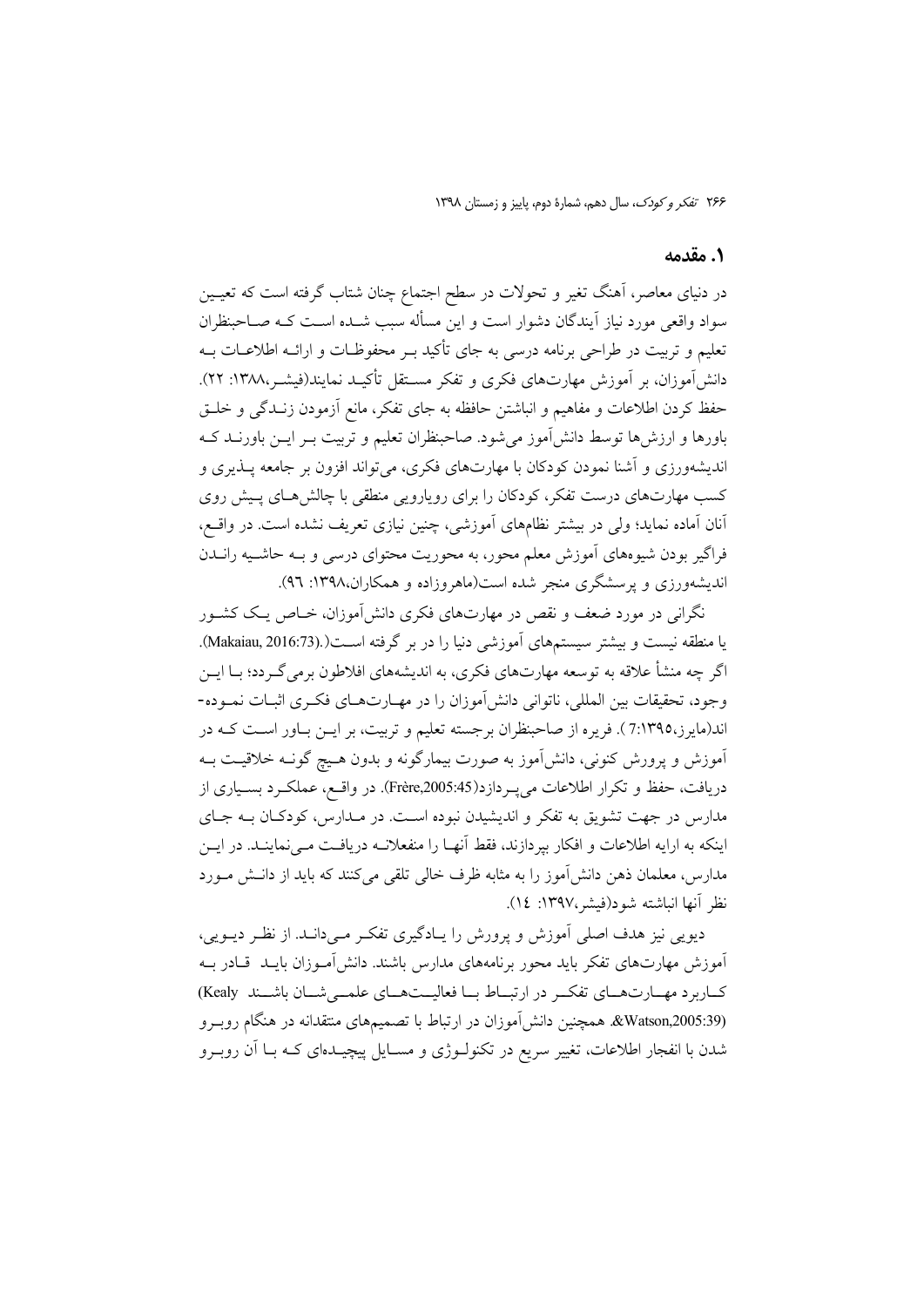هستند، نیاز به مهارتهـای تفکـر دارنــد (Yeh,2004:181). در مجمـوع مـیتـوان گفـت کــه شرکت در کلیه فعالیتهای سیاسی، اقتصادی، اجتماعی و کلیه تصمیم گیریهـای فــردی در ثىرايط پيچيده و متغير عصر ارتباطات، نيازمند افرادى است كــه از قــدرت تفكــر و اســتدلال خوبي برخوردار هستند.(Lu & Ortlieb,2009:11).

صاحبنظران تعلیم و تربیت بر این باورند که راه سالم زیستن، همان راه ســالم اندیشــیدن است. اگر والدین، معلمان و جامعه بتوانند چگونگی سالم اندیشیدن را به کودکــان بیاموزنــد، انسانهایی سالمتر و دنیایی بهتر خواهیم داشت. برای رسیدن بـه ایــن مقصـود از دهــههــای پیش جنبش،هایی در سراسر جهان شکل گرفت و برنامههایی تحت عنوان آمـوزش مهـارت-های تفکر به کودکان تدوین شده است که هدف أنها أمــوزش پرسشــگری، تفکــر انتقــادی، حل مسأله و خلاقيت به كودكــان اســت (Barnes,2000:22). طراحــان برنامــههــاي آمــوزش مهارت های تفکر، سعی دارند تا شرایط را به گونهای اصلاح کنند تا دانش[مــوزان بــه جــای نكيه بر محفوظات، انديشيدن را بياموزند(Bransford,2005:75).

بکی از ارزنده ترین تلاش۱ها برای ایجاد برنامهای منسجم در آموزش مهارتهـای تفکـر، برنامه فلسفه برای کودکان است که توسط لیپمن و همکارانش در دانشگاه مونت کلـر تهیــه شده است. این طرح به منظور فراهم کردن برنامـهای تحصـیلی در زمینـهی کـاوش فلسـفی برای کودکان از سطح کودکستان تا دانشگاه تهیه شده و در تعداد زیادی از کشورهای جهـان استفاده میشود(فیشر،۱۳۸۸: ٤٧). تأکید برنامه فلسفه برای کودکان بر این دیــدگاه اســت کــه عادات تفكر آزادانديش و توانمند را مي توان با تجربه و تمرين تثبيت يا نهادينـه كـرد. ليـيمن معتقد است آموزش و پرورش می تواند کودکان را متحول کند و برای این کار باید به جـای معلومات، تفکر را سرلوحه کار خود قرار دهد(همان: ٤٨).

نا کنون در زمینه اثربخشی اجرای برنامه فلسفه بـرای کودکـان بـر مهـارتـهـای فکـری، پژوهش های زیادی انجام شده است. گستردگی و پراکندگی مطالعـات انجـام شـده در ایــن حوزه، ضرورت مروری نظامِمند بر تحقیقات انجام شده را بـیش از پـیش أشـکار مــیکنــد. یکپارچەسازی یافتەهای این پژوهشها، میتواند گام مؤثری برای ترسیم تصویری جــامع تــر ز مطالعات انجام شده تلقی گردد. در واقع ۖ پژوهش فراتحلیل، محققان ۖ را از اتکاء بــه نتــایج یک مطالعهی انفرادی و یا اتکاء به بازنگریهای غیرکمی سنتی و روایتــی مصــون مــیدارد و فرصتی ارزنده برای او فراهم می کند تا بتواند تشابهات و تفـاوتهـای روش شـناختی را در نتایج چندین مطالعه درک کند(هومن،۱۳۹۲،ص۱۶).از ســوی دیگــر، مطالعــه یــک پــژوهش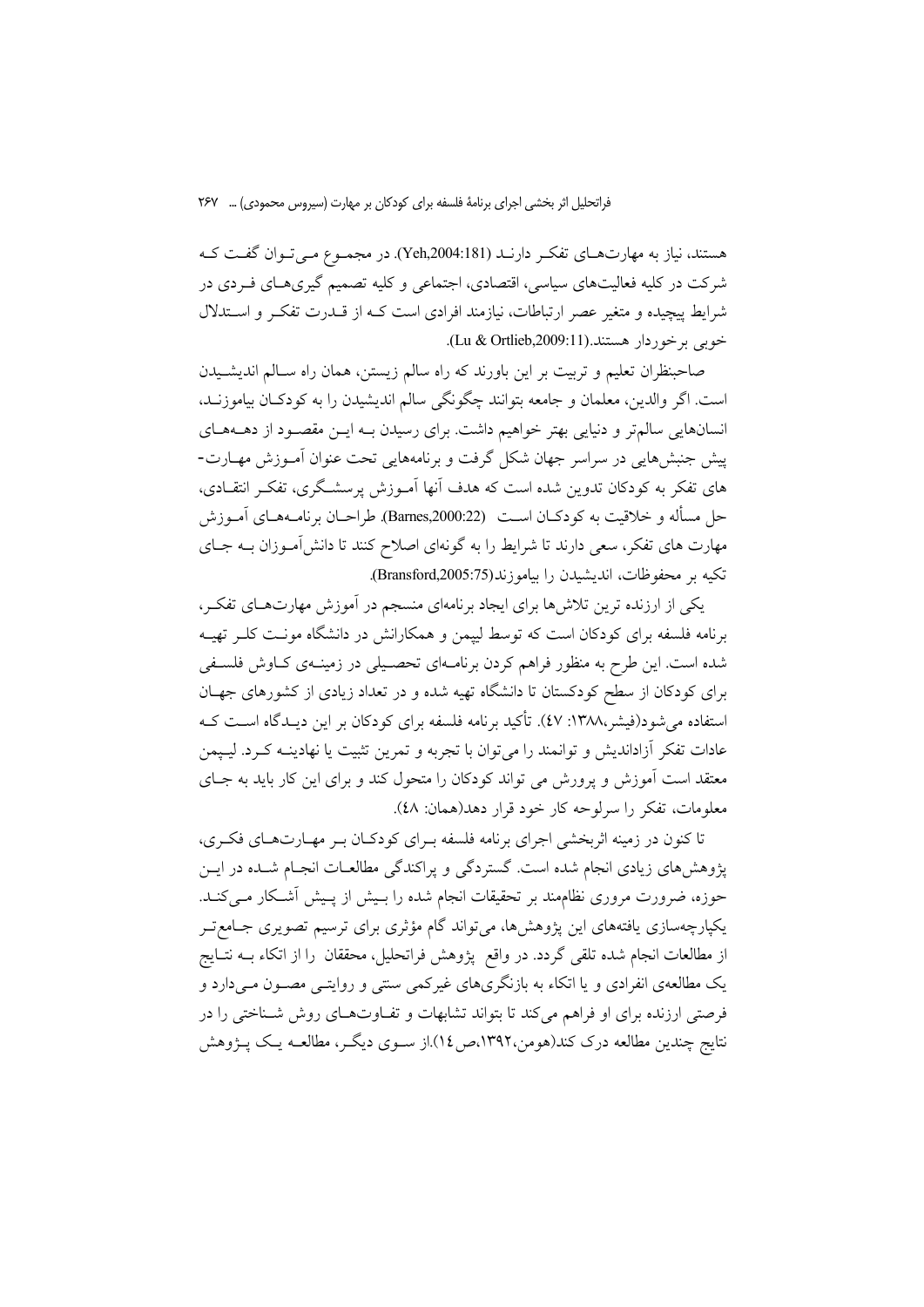فراتحلیل، که گسترمای از پژوهشها را خلاصه می کند، بسیار سادهتر از خوانـدن همـهی آن يژوهش@ا اســت(Rosenthal,2001). همچنــين تركيب نتايج و استفاده از پژوهشهاى انجام شده پیشین برای به دست آوردن یک تصویر کلی و بدون ابهام از یک موضوع پژوهشی، به مراتب مفیدتر و مؤثرتر از تعریف طرحهای یژوهشی جدید در آن موضوع است. بــــر ایـــــن اساس در پژوهش حاضر، اثربخشی اجرای برنامه فلسفه برای کودکان بر مهارتهای فک ری دانش آموزان با رویکرد فراتحلیل بررسی شده است.

### ٢. سؤالات يژوهش

۱. میزان اثربخشی اجرای برنامه فلسفه برای کودکان بر مهارتهای فکری دانــش[مــوزان به چه میزان میباشد؟

۲. میزان اثربخشی اجرای برنامه فلسفه برای کودکان بر مهارتهای فکری دانش آمـوزان دوره ابتدایی و متوسطه به چه میزان می باشد؟

۳. میزان اثربخشی اجرای برنامه فلسفه برای کودکان بر مهارتهای فکری دانـش[مــوزان دختر و پسر به چه میزان می باشد؟

٤. میزان اثربخشی اجرای برنامه فلسفه برای کودکان بر مهارتهـای فکـری پرسشـگری، خلاقیت، تفکر انتقادی و هوش به چه میزان می باشد؟

## ٣. ييشينه يژوهش

در این بخش پژوهشهایی که اثربخشی برنامه فلسفه برای کوکان بر مهـارتهـای فکـری را مورد بررسی قرار داده اند به اختصار معرفی خواهند شد.

ماهروزاده و همکاران(۱۳۹۸) در یژوهشی با عنوان«تأثیر داسـتانهــای کلیلــه و دمنــه بــر مهارتهای تفکر انتقادی، استدلال و پرسشگری با استفاده از برنامــه فلســفه بــرای کودکــان» نشان دادند که استفاده از برنامه فلسفه برای کودکان بر مهارتهای تفکر انتقـادی، اســتدلال و یرسشگری مؤثر است.

فلاح مهنه و همکاران(۱۳۹۷) در پژوهشی با عنــوان «تــأثیر رویکــرد محتــوایی آمــوزش فلسفه برای کودکان بر پاورهای شناختی و تفکر انتقادی دانش آموزان ابتدایی»، نشیان داد ک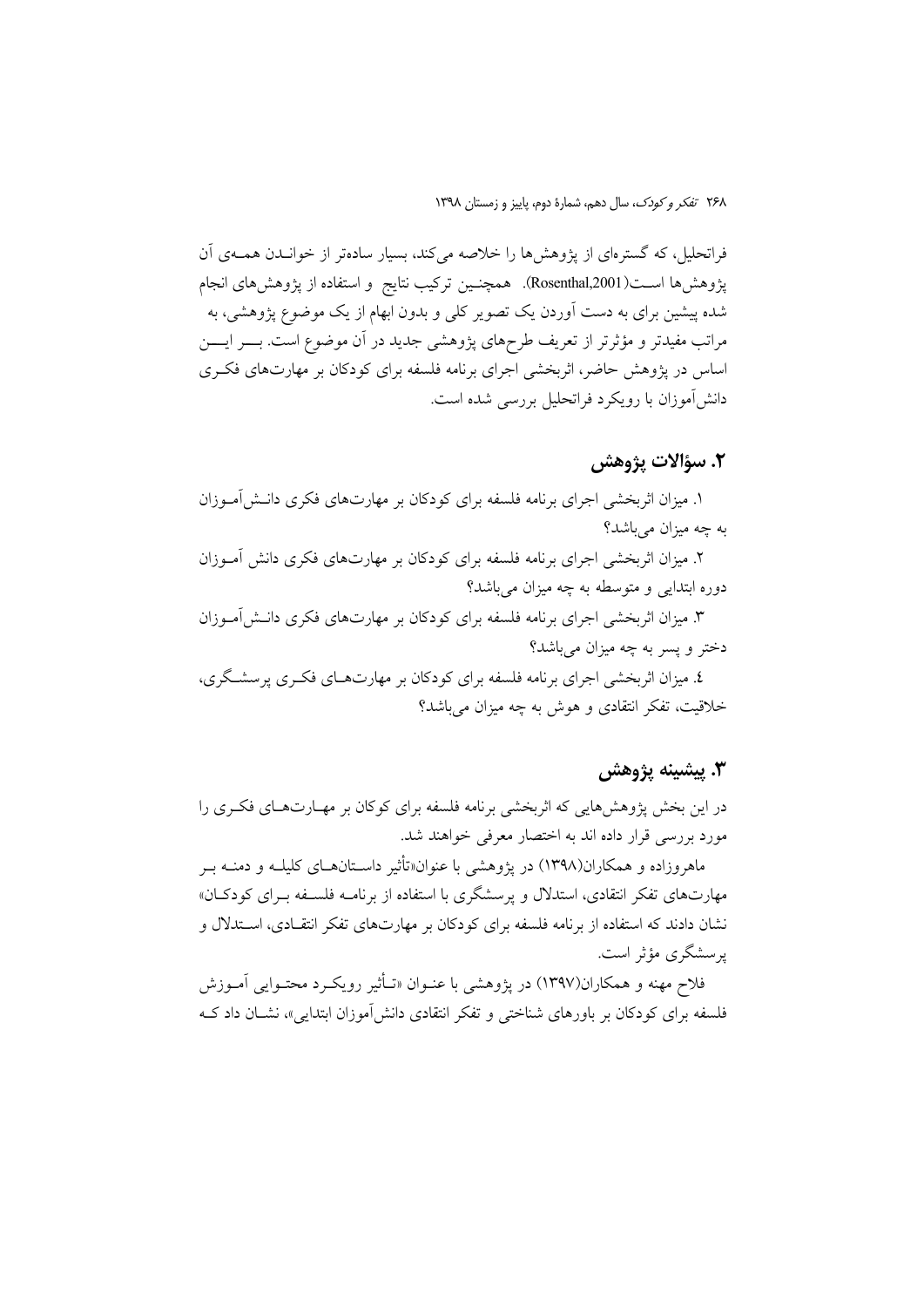برنامه آموزش فلسفه به کودکان بر باورهای فراشناختی و تفکر انتقـادی دانــش آمــوزان تــأثير معنے داری دارد.

کمالی مطلق و نوشادی(۱۳۹٦) در یژوهشی با عنوان«تأثیر آموزش فلسفه بـرای کودکـان بر سطح پرسشگری دانش آموزان دوره ابتدایی» نشان دادند که آموزش فلسفه بـرای کودکـان بر سطح پرسشگری دانشlموزان تأثیر دارد.

گلهدار کاخکی(۱۳۹۵) در یژوهشی با عنـوان «تــأثیر روش اجتمــاع یژوهشــی در برنامــه فلسفه برای کودکان بر هوش موفق دانش آموزان دختر متوسطه اول»، نشان دادند که استفاده از برنامه فلسفه برای کودکان برای رشد بهره هوشبی دانش آموزان مفید می باشد.

فرخاني(١٣٩٥) در يژوهشي با عنوان «تاثير أمـوزش فلسـفه بـر مهـارت كلامـي، تفكـر انتقادی و خلاقیت در کودکان» نشان دادند که برنامه فلسفه برای کودکان بر تفکـر انتقــادی و ایعاد اَن تأثیر معناداری ندارد ولی بر خلاقیت و ابعاد اَن تأثیر معنیدار داشته است

کمالی مطلق(۱۳۹۵) در پژوهشی با عنوان «تاثیر اَموزش فلسفه برای کودکـان بـر سـطح پرسشگری دانشآموزان مقطع ابتدایی» نشان داد که آموزش فلسفه برای کودکـان بــر ســطح پرسشگری دانش آموزان بر اساس حیطه شناختی طبقهبنـدی بلــوم تــاثیر مثبـت و معنــاداری دارد. همچنین یافتههای این پژوهش نشان داد که پس از آموزش فلسفه برای کودکان، ســطح پرسشگری گروه اَزمایش بر اساس حیطه شناختی بلوم از "دانــش" بــه "تجزیــه و تحلیــل" ارتقاء يافت.

طبري(١٣٩٥) در يژوهشي بـا عنــوان«تــاثير آمــوزش فلســفه بــه كودكــان بــر روحيــهي پرسشگری و کنترل و مهار خشم در دانشآموزان مقطع چهـارم ابتــدای<sub>می</sub> شــهر بابــل» نشــان دادند که برنامه فلسفه برای کودکان بر مهارتهای پرسشگری و مؤلفـههـای آن تـأثیر مثبـت دارد.

بدری گرگری و واحدی(١٣٩٤) در یژوهشی با عنوان «تأثیر اجرای برنامــه فلســفه بــرای کودکان بر رشد هوش اخلاقی دانش[موزان دختر»، نشان دادند که برنامه آموزش فلسـفه بــه كودكان موجب افزايش هوش اخلاقي دانش|موزان شده است.

نياكان(١٣٩٤) در پژوهشي با عنوان «تاثير اجراي برنامه فلسفه براي كودكـان و نوجوانــان بر تفکر انتقادی و عملکرد تحصـــیلی دانش[موزان دختر دوره ابتدایی پایه ششم شهر اَبــادان در سال تحصیلی ۹۳–۹۲»، نشان دادند که آموزش فلسـفه بـه کودکـان تــأثیر معنــیداری بــر عملکرد تحصیلی و تفکر انتقادی دانش آموزان داشته است.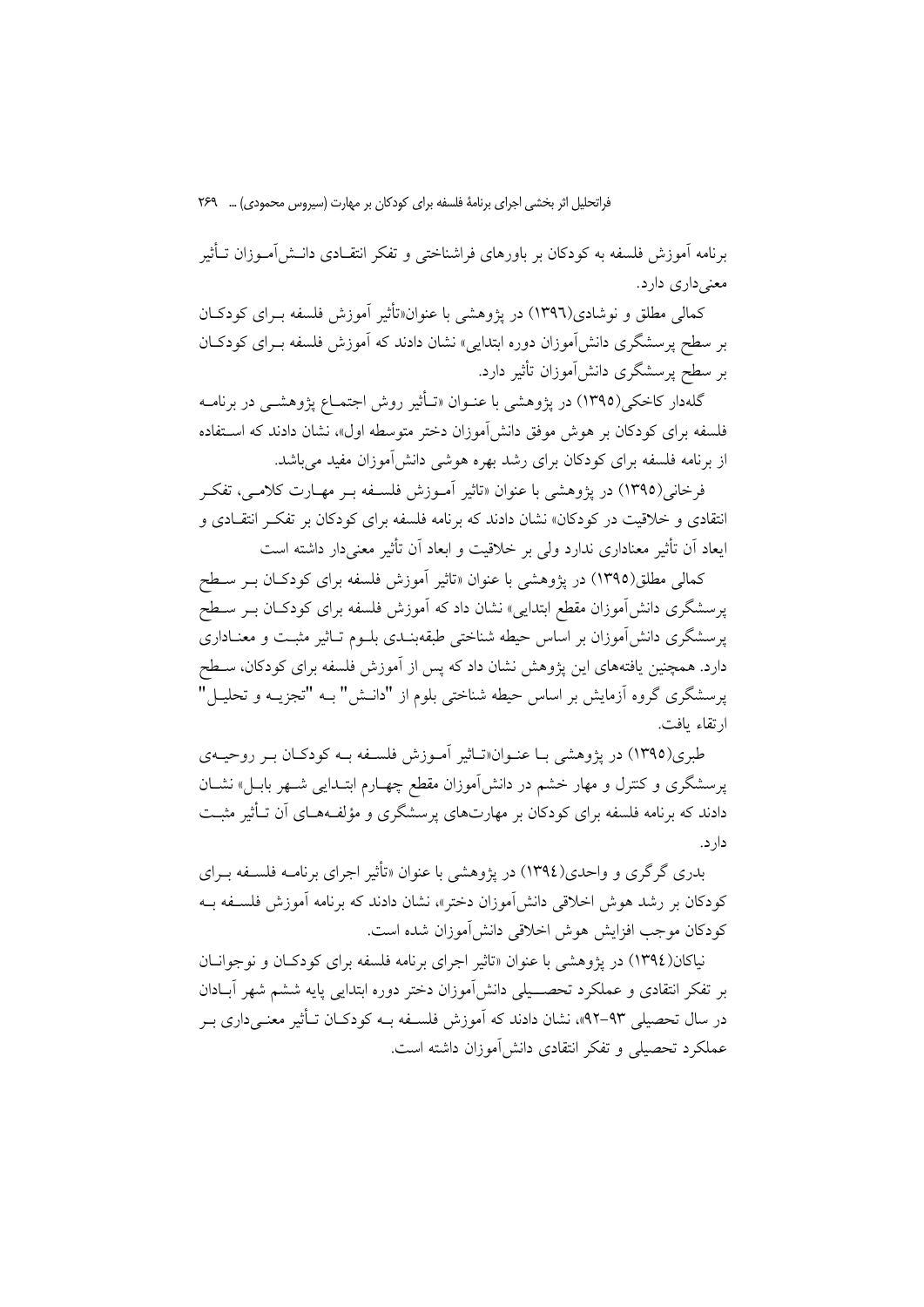اسمعیل زاده و کرمی (١٣٩٤) در یژوهشی با عنوان«اجرای چنـد رسـانهای فلسـفه بـرای کودک و تأثیر آن بر خردورزی دانشآموزان ابتدای<sub>م</sub>»، نشان دادند که اجـرای چنــد رســانهای برنامه فلسفه برای کودکان بر بهبود خردورزی و مؤلفههای آن مؤثر است.

عسکري و همکاران(١٣٩٤) در پژوهشي يا عنوان «تأثير آموزش فلسفه براي کودکـان بـ تفكر منطقى دانش[موزان دختر و يسر سوم راهنمايي منطقه سامن» نشان دادنــد كــه آمــوزش فلسفه برای کودکان بر تفکر منطقی دانش آموزان تأثیر معنی دار داشته است.

رضایی و همکاران(۱۳۹۳) در پژوهشی با عنوان «برررسبی تیأثیر اجبرای برنامیه فلسیفه برای کودکان بر افزایش خلاقیت و مؤلفههای سیالی و انعطاف پذیری، ابتکار و بسط» نشـان دادند که برنامه آموزش فلسفه به کودکان می تواند خلاقیت دانش آموزان را افزایش دهد.

زادخوست و همکاران(۱۳۹۳) در یژوهشی بـا عنـوان«تـأثیر برنامـه آمـوزش فلسـفه بـه کودکان در پرورش مهارتهای ارتباطی و تفکر انتقادی دانشآموزان»، نشان دادند که برنامـه فلسفه برای کودکان بر مهارتهای ارتباطی و تفکر انتقادی دانش آموزان تأثیر مثبت دارد.

نادری و همکاران(۱۳۹۱) در پژوهشی با عنوان «بررسی تأثیر اجرای برنامه فلسـفه بـرای کودکان بر یرورش خلاقیت دانشlموزان پسر پایه اول مقطع متوسـطه» تـأثیریــذیری برنامــه فلسفه برای کودکان بر خلاقیت و چهار مؤلفه اصلی آن یعنی سیالی، بسط، ابتکار و انعطـاف یذیری را تأیید نمود.

رستمي و همكاران(١٣٩١) در يژوهشي بـا عنــوان«بررســي تــأثير اجتمــاع يژوهشــي در «برنامه فلسفه برای کودکان بر خلاقیت کودکان» تأثیر برنامه فلسفه برای کودکان بر خلاقیت دانش[موزان را تأیید نمود.

طباطبایی و موسوی(۱۳۹۰) در پژوهشی بـا عنــوان«بررســی تــأثیر برنامــه فلســفه بــرای کودکان بر پرسشگری و تفکر انتقادی دانش آموزان پایه سوم تا پنجم ابتدایی» نشان دادند ک اجرای برنامه فلسفه برای کودکان با روش حلقه کندوکاو می تواند بر پرورش مهـارتهـای پرسشگری و تفکر انتقادی دانشآموزان دختر مقطع دبستان مؤثر واقع شود.

عطار(۱۳۹۰) در پژوهشی با عنوان«تأثیر آموزش فلسفه بـرای کودکـان بـر روی مهـارت حل مسأله و خلاقیت دانشآموزان پایه سوم دوره راهنمایی شهر همدان » نشان داد که تــأثیر آموزش فلسفه برای کودکان بر روی مهارت حــل مســأله و خلاقیــت دانــش[مــوزان پســر و دختر متفاوت است. به گونهای که آموزش فلسفه برای کودکان در خصـوص دانـش|مـوزان يسر بيشتر از دانش آموزان دختر موجب بهبود مهارت حل مسأله و خلاقيت آنان شده اسـت.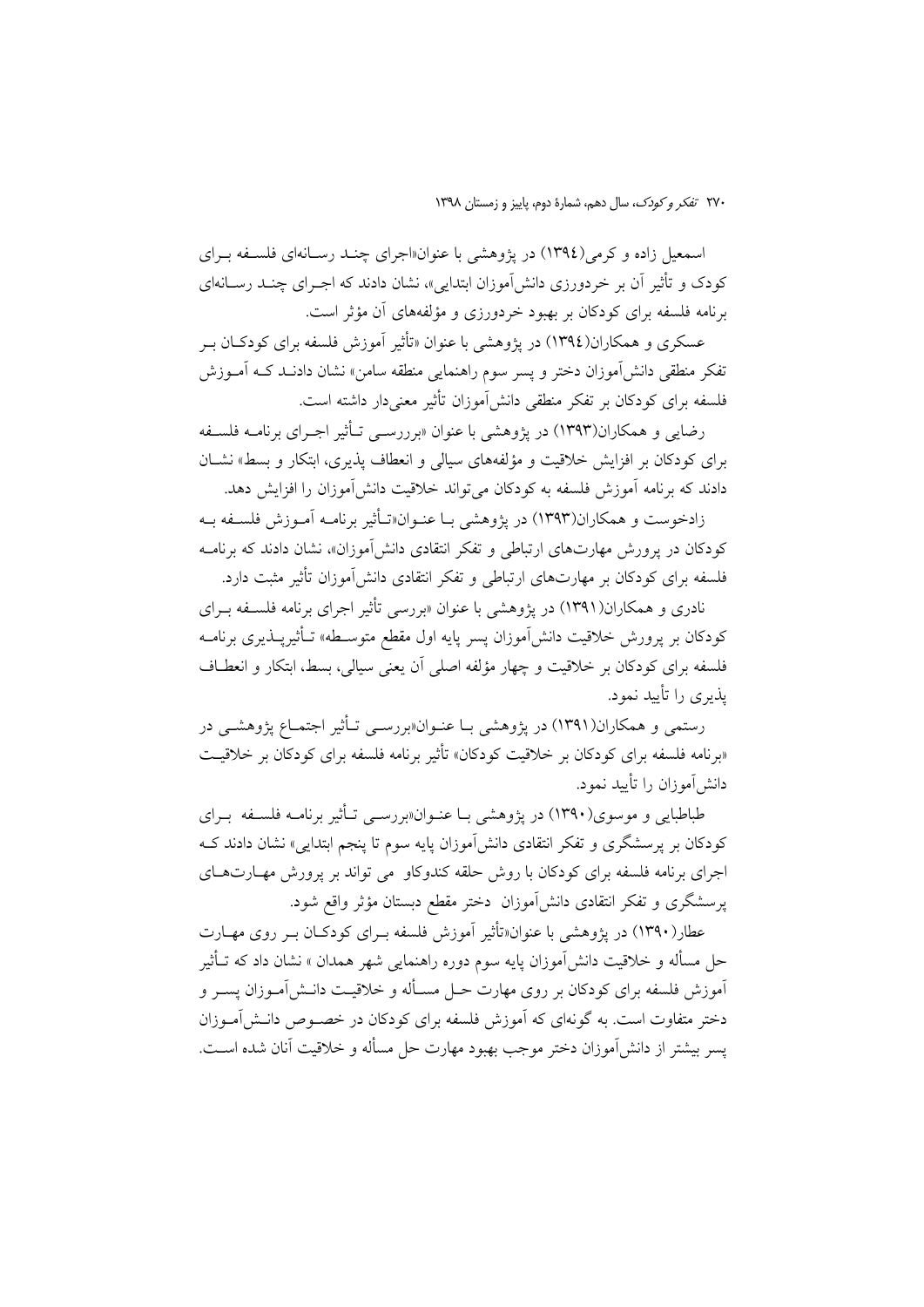بنابراین می توان نتیجه گیری نمود با آموزش فلسفه برای کودکـان مـبی تـوان توانـایی تفکـر و مهارتهای استدلال دانش آموزان را ارتقاء بخشید و بدین وسـیله موجبـات بهبـود مهـارت حل مسأله و خلاقیت دانش آموزان را فراهم ساخت.

حاتمی و همکاران(۱۳۸۹) در یژوهشی با عنوان«بررسی تأثیر اجرای برنامه فلسـفه بـرای کودکان بر افزایش هوش هیجانی دانشآموزان دختر مقطع اول راهنمـایی»، نشــان دادنــد کــه اجرای این برنامه، تأثیر معناداری بر هــوش هیجــانی و مهــارتهــای بــین فــردی و توانــایی ساز گار شدن دارد.

محمدی(۱۳۸۸) در پژوهشی با عنوان«تأثیر برنامه آموزشی فلسفه برای کودکان بر تحــول شناختي، هوش منطقي – رياضي و بهره هوشي (IQ) دانش آموزان دختر سال چهــارم ابتــدايي منطقه ۱۳ تهران سال تحصیلی ۱۳۸۷–۱۳۸۸»، نشان دادند که آموزش فلسفه بـه کودکـان بـر بھرہ ھوشے ِ دانش آموزان تأثیر مثبت دارد.

بان و همكاران(Yan,et al,2018) در يژوهشي با عنوان«فراتحليل اثريخشي برنامـه فلســفه برای کودکان بر بروندادهای شناختی دانش آموزان»، نشان داد که برنامه فلسفه برای کودکـان، اثر مثبت متوسطی بر بروندادهای یادگیری شناختی دانش آمـوزان دارد ولـی ایــن برنامــه اثــر مثبت و معنیداری بر توانایی های استدلال دانش آموزان دارد. به عبارتی دیگر ایــن برنامــه بــر مهارتهای استدلال اثربخشی بیشتری داشت. همچنـین نتـایج ایـن پـژوهش نشـان داد کـه اجرای برنامه فلسفه برای کودکان در کلاس های با تعداد دانش آموز کمتر، اثربخشی بیشتری دار د.

بان(Yan,2017) در پژوهشی با عنبوان «فراتحلیبل اثیرات برنامیه فلسیفه بیرای کودکیان برنتایج شناختی دانش آموزان»، نشان داد کــه برنامــه فلســفه بــرای کودکــان بــر مهــارتهــای روانشناختی –اجتماعی و مهارتهـای شـناختی اثـرات متوسـطی دارد. همچنـین نتـایج ایـن یژوهش نشان داد که اجرای این برنامه بر مهارتهای استدلال دانش آموزان اثر مثبت معنـی-داری دارد.

گارسیا و کولوم(Garsia&Colom,2005)در یژوهشی با عنوان«ارزیابی برنامه فلسـفه بـرای کودکان»، نشان دادند که برنامه فلسه برای کودکـان تــأثیر مثبـت متوســطی بـر توانــایی هــای استدلال دانش آموزان دارد.

سانجانا و داوید(Sanjana&David,2005) در پژوهشی نشان داد که اجرای برنامـه درســی فلسفه برای کودکان بر رشد مهارتهای تفکر و استدلال دانش آموزان مؤثر می باشد.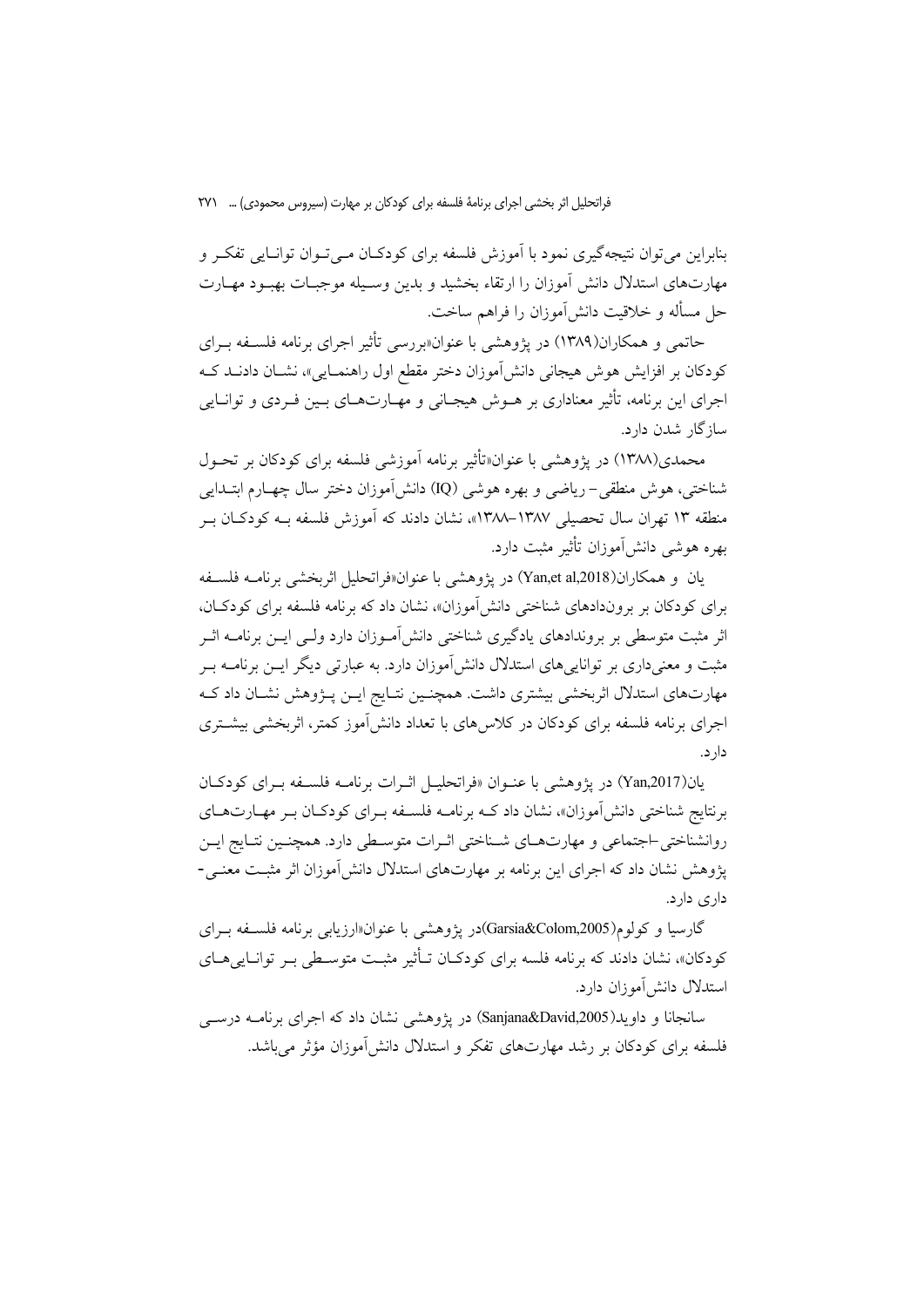تريكي و تايينگ(Trickey&Topping,2004) در يژوهشي با عنوان«مرور نظـامهنــد برنامــه فلسفه برای کودکان» نشان دادند که اجرای این برنامه بر بهبود استدلال منطقی و توانایی-های شناختی و هیجانی دانش[موزان مؤثر میباشد.

مونتس و ماريا(Monts&Marya,2001) در يژوهش خود نشـان دادنــد کــه اجــرای برنامــه فلسفه برای کودکان بر مهارتهای تفکر انتقادی و مهارتهای استدلال دانـش[مــوزان مــؤثر مر باشد.

جمع بندی پژوهش های فوق و سایر پژوهش های انجام شده در این حوزه نشان میدهـد که تا کنون در ایران، در زمینه اثربخشی برنامه فلسفه برای کودکان بـر مهـارتهـای فکـری دانش]موزان، یژوهشی به صورت نظام مند و فراتحلیل انجام نشده اسـت. از ایــن رو انجــام یک پژوهش فراتحلیل در این جوزه، کاملاً ضروری می باشد. پژوهش فراتحلیل بـا یکپارچـه سازی نتایج پژوهشهای مختلف که در نمونههای متعددی در سطح جامعه اجـرا شـده انـد، دید جامع تری از متغیرهای مختلف به ما ارائه می دهند.

# ٤. روش پژوهش

در این پژوهش با توجه به هـدف تحقیـق از روش فراتحلیـل بـا رویکـرد هـانتر و اشــمیت استفاده شده است. فراتحلیل به منظور ترکیب نتایج مطالعات مستقل آزمایشم و همبستگی که دارای پرسشهای پژوهشی یکسانی درباره یک موضوع واحـد باشـد، انجـام و بــه یـک برأورد و نتيجه واحد منجر مي شود. بر پايه مفروضه اصـلي ايــن روش، مطالعــات مختلـف، برآوردهای مختلفی از روابط زیربنایی موجود در جامعه بــه دسـت مــی دهــد کــه از طریــق تركيــب نتــايج ايــن مطالعــات مــىتــوان نمــودي صــحيحتــر از ايــن روابــط ارائــه داد(هومن،١٣٩٢:١٠). اصل اساسي فراتحليـل محاسـبه انـدازه اثـر بـراي تحقيقـات مجـزا و برگرداندن آنها به یک ماتریس مشترک(عمومی) و ترکیب آنها برای دستیابی به میـانگین اثـر است. مراحل انجام فراتحلیل عبارت است از :١- تعریف متغیرهای مـورد نظـر ٢-جســت و جوی پایگاههای اطلاعاتی ۳- گردآوری گزارشهای پژوهشی ٤- محاسبه حجـم اثــر بــرای هر مطالعه ٥- تركيب حجمهاى اثر (هويت و كرامر،١٣٨٨: ٤٥٥). جامعــه آمــارى يـــژوهش، مقالات چاپ شده در ًمجلات علمی –یژوهشی معتبر کشور(مقالات انتشار یافتـه در پایگـاه اطلاعات علمی جهاد دانشگاهی و یورتال جامع علوم انسـانی در بـازه زمـانی١٣٩٨–١٣٨٨) در زمینه اثربخشی برنامه فلسفه برای کودکان بر مهارتهای تفکر میباشد و ۲۷ پژوهش ک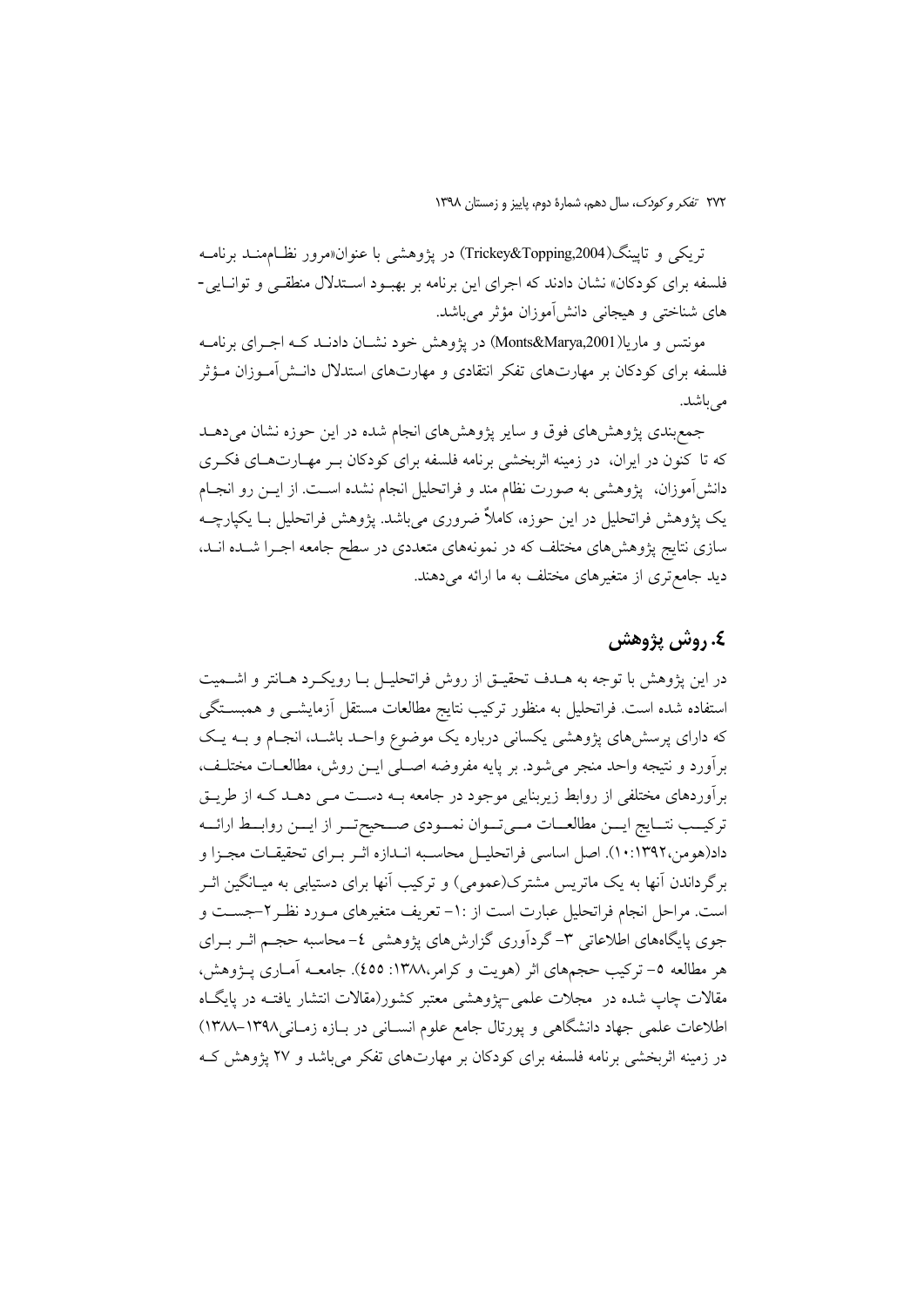ملاکهای لازم را داشتند به صورت هدفمند به عنوان نمونه تحقیق انتخاب شدند. مقـادیر T و F ارائه شده در این مطالعـات بـا اسـتفاده از فورمـولهـای زیـر بـه انـدازه اثـر r تبـدیل شدند(عريضي و فراهاني،۱۳۸۷:۱۴۹۰).

$$
r = \sqrt{\frac{t^2}{t^2 + df}} \quad \ \ \mathcal{J} = \sqrt{\frac{f}{f + d_j}}
$$

در مرحله بعد با استفاده از روش هانتر و اشمیت به ترکیب انـدازه اثرهـا پرداختــه شــد. فورمول به کار برده شده در این روش عبارتنداز:( هویت و کرامر،١٣٩٣:٤٥٣).

$$
\bar{r} = \frac{\sum r_i N_i}{\sum N_i}
$$

همچنین در این پژوهش، علاوه بر تعیین میزان اثربخشی برنامههـای آموزشــی بــر تفکــر انتقادی، وجود متغیر یا متغیرهای تعدیلی که می تواند تــأثیر گــذار باشــند نیــز بــا اســتفاده از فورمولهای زیر مورد محاسبه قرار گرفت. چنانچه حاصـل کسـر  $\mathrm{SEV}/V_t$  کمتـر از ۷۵/ بــه دست آید. می توان نتیجه گرفت که متغیر یا متغیر های تعـدیلی در اثـربخشــی متغیــر مــورد بررسي نقش تعيين كننده دارد(Huffcut,2004).

$$
SEV = \frac{(1 - \bar{r}^2)^2}{\bar{N} - 1}, \qquad V_{total} = \frac{\sum N_i (r - \bar{r})^2}{\sum N_i}, \qquad V_{residual} = \frac{SEV}{V_{total}}
$$

در مرحله پایانی برای سنجش سطح معناداری ترکیبی، نمره Z با ستفاده از فورمول هــای زير محاسبه شد(عريضي و فراهاني، ١٣٨٧:٢٩٠).

$$
z = \frac{\bar{r}}{SEM_r} \qquad , \qquad SEM_r = \frac{SD_r}{\sqrt{k}} \qquad , \qquad SD_r = \sqrt{\frac{\sum N_i (r_i - \bar{r})^2}{\sum N_i}}
$$

### ٥. يافتەهاي پژوهش

در این بخش با توجه به هدف پـژوهش، میـزان انــدازه اثـر مــداخلات آموزشــی بــر تفکــر انتقادی، میزان اندازه اثر مداخلات آموزشی بر تفکر انتقادی دانش آمـوزان بــه تفکیـک دوره تحصیلی و وجود یا عدم وجود متغیر یا متغیرهای تعدیلی در این رابطه بررسی شده است.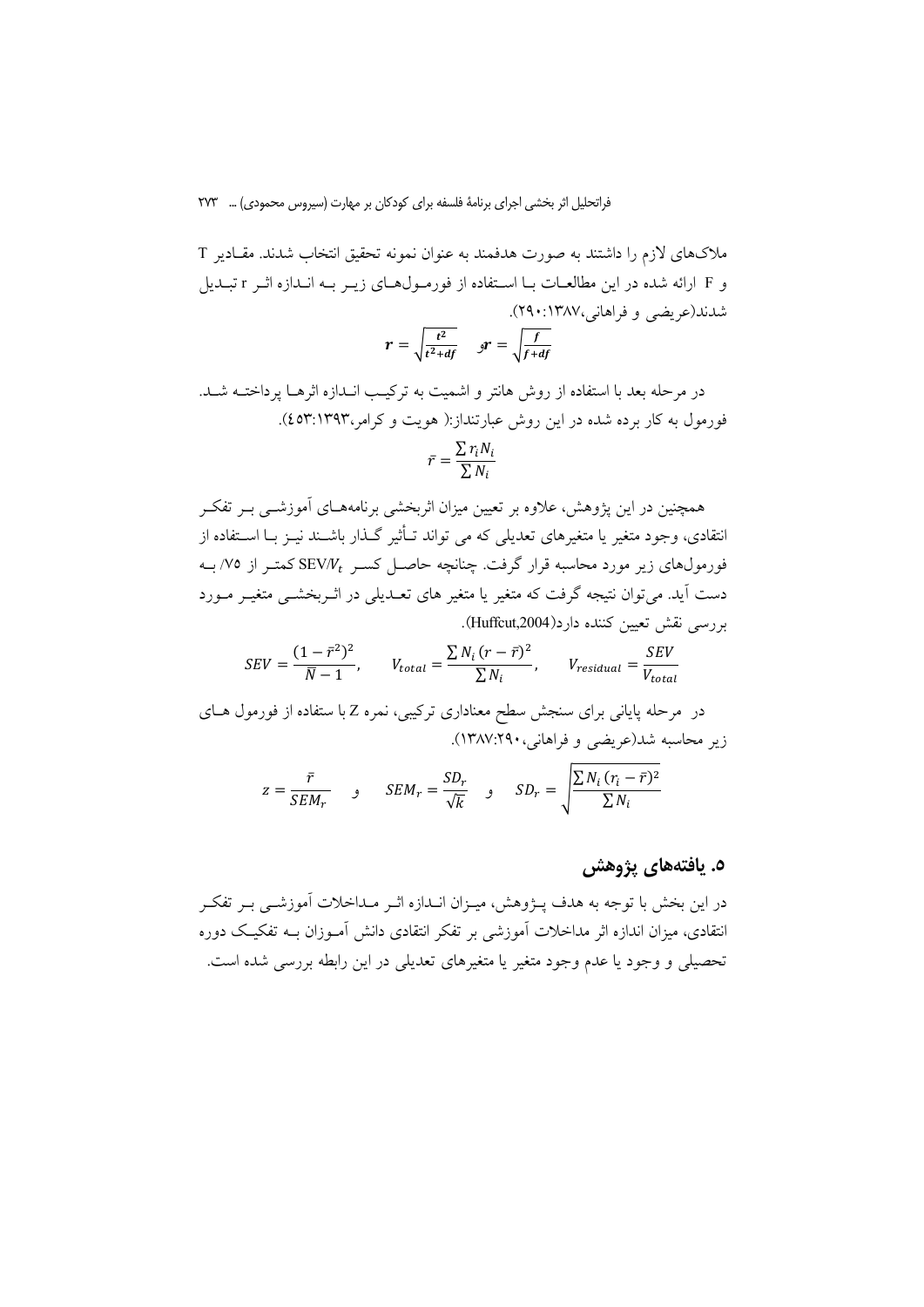# ۱.۵ اطلاعات توصیفی و یافتههای مربوط به پژوهشهای منتخب

اطلاعات توصیفی و یافته های مربوط به پژوهش هـای منتخـب در فراتحلیـل در جــدول(۱) ارائه شده است.

| يايايى<br>运                           | 貞<br>معنی داری       | ميزان أماره                                                                | آماره       | أقبرار                                    | ş.<br>نمونه               | جامعه آماری                                      | متغير وابسته      | پڙوهشگران                           | ردية.          |
|---------------------------------------|----------------------|----------------------------------------------------------------------------|-------------|-------------------------------------------|---------------------------|--------------------------------------------------|-------------------|-------------------------------------|----------------|
| $\cdot$ /Vo                           | $\cdot/\cdot\cdot$   | 0.09/T0                                                                    | $\mathbf f$ | روش<br>سنجش<br>توانايى<br>پرسشگري<br>فيشر | $\mathcal{N}$             | دانش-<br>أموزان<br>دوره<br>ابتدايي               | پرسشگري           | كمالى<br>مطلق و<br>نوشادى<br>(1497) | $-\mathcal{V}$ |
| $\Delta V/\Delta E$                   | $\cdot/\cdot\cdot$   | $YYY/O \cdot 7$                                                            | $\mathbf f$ | سنجش<br>توانايى<br>يرسشگري                | ٣٤                        | دانش-<br>أموزان<br>سوم تا<br>پنجم<br>ابتدايي     | پرسشگري           | طباطبايي و<br>موسوى<br>(149)        | ۲              |
| $\cdot/\Lambda$ ٩                     | $\cdot/\cdot$        | 2/79                                                                       | tوابسته     | أزمون<br>خلاقيت<br>عابدى                  | ٦.                        | دانش-<br>أموزان<br>پسر سال<br>اول<br>متو سطه     | پرورش<br>خلاقيت   | نادری و<br>همكاران<br>(1491)        | ٣              |
| $\cdot/\wedge\hspace{-0.6em}\uparrow$ | $\cdot/\cdot$ 0      | $\uparrow\uparrow\uparrow\uparrow\uparrow\uparrow\uparrow\uparrow\uparrow$ | $\mathbf f$ | أزمون<br>خلاقيت<br>تورنس                  | $\mathfrak{t}$            | داَنش-<br>أموزان<br>پسر پايه<br>چهارم<br>ابتدايي | خلاقيت            | رستمي و<br>همكاران<br>(1791)        | ۴              |
| $\cdot/\lambda$ Y                     | $\cdot/\cdot\cdot$   | $\circ \wedge^{\omega}$                                                    | أمستقل      | پرسشنامه<br>محقق ساخته                    | ٦.                        | دانش-<br>أموزان<br>پايه ششم<br>ابتدايى           | خردورزي           | اسمعيل<br>زاده و<br>كرمى<br>(1495)  | ۵              |
| $\cdot/\lambda$                       | $\cdot/\cdot\cdot$ 0 | $\Lambda/\Lambda$ 09                                                       | $\mathbf f$ | مقياس<br>گرایش به<br>تفكر انتقادى<br>ساسو | $\mathsf{Y}^{\mathsf{v}}$ | دانش-<br>أموزان<br>دختر يايه<br>ششم<br>ابتدايي   | گشودگي<br>انتقادى | ماهروزاده و<br>همكاران<br>(144)     | ۶              |

جدول۱. اطلاعات توصیفی پژوهشهای منتخب در فراتحلیل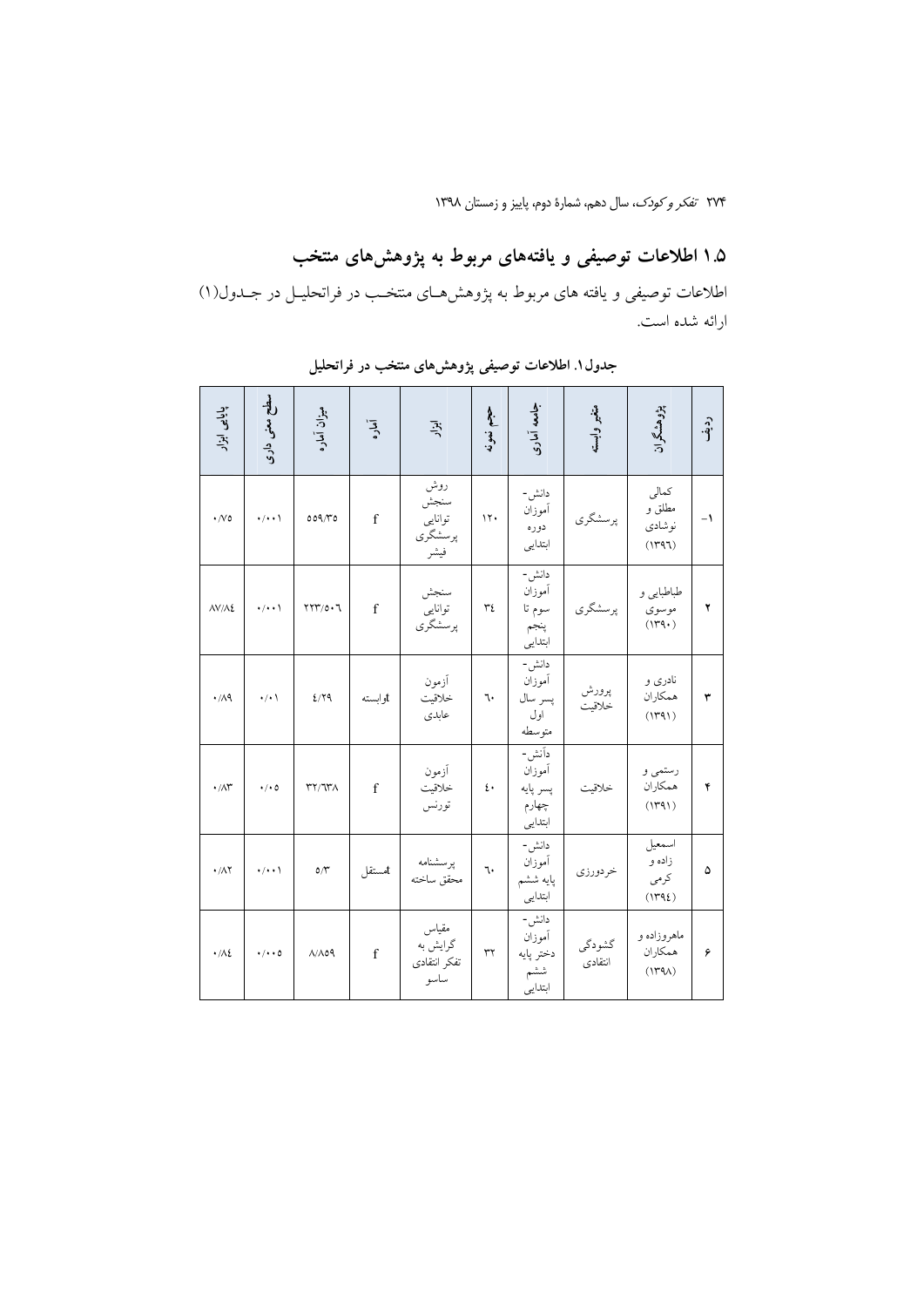| $\cdot/\lambda$     | $\cdot/\cdot\cdot\vee$         | $\Lambda/\Upsilon$ ov                | f            | مقياس<br>گرايش به<br>تفكر انتقادى<br>ساسو  | ٣٢  | دانش-<br>أموزان<br>دختر يايه<br>ششم<br>ابتدايى    | شكاكيت<br>تأملي  | ماهروزاده و<br>همكاران<br>(144)    | ٧  |
|---------------------|--------------------------------|--------------------------------------|--------------|--------------------------------------------|-----|---------------------------------------------------|------------------|------------------------------------|----|
| $\cdot/\lambda$ ٤   | $\cdot/\cdot\cdot$ \           | $1V/\Lambda Y$ ٥                     | $\mathbf{f}$ | مقياس<br>سنجش<br>پرسشگري<br>فيشر           | ٣٢  | دانش-<br>أموزان<br>دختر پايه<br>ششم               | پرسشگري          | ماهروزاده و<br>همكاران<br>(144)    | ٨  |
| $\cdot/\lambda$ ٤   | $\cdot/\cdot\cdot$ \           | 91/17                                | f            | مقياس آزمون<br>مهارت<br>استدلال<br>نيوجرسي | ٣٢  | دانش<br>أموزان<br>دختر پايه<br>ششم<br>ابتدايي     | مهارت<br>استدلال | ماهروزاده و<br>همكاران<br>(144)    | ٩  |
| $\cdot$ /V)         | $\cdot/\cdot\cdot$ $\Upsilon$  | 9/81                                 | f            | سنجش تفكر<br>انتقادى ساسو                  | ٥٠  | دانش-<br>أموزان<br>پسر<br>ششم<br>ابتدايي          | تفكر<br>انتقادى) | فلاح مهنه<br>و همکاران<br>(179V)   | ١٠ |
| $\cdot$ / $\gamma$  | $\cdot/\cdot$ 0                | 1/V12                                | tمستقل       | هوش<br>هیجانی بار-<br>آن                   | ٣٠  | دانش-<br>أموزان<br>دختر<br>مقطع<br>متو سطه<br>اول | هوش<br>هيجاني    | حاتمي و<br>همكاران<br>(14A)        | ۱۱ |
| $\cdot/\lambda$ ٤   | $\cdot/\cdot\cdot$             | $\Lambda V/\mathsf{0}\Lambda$        | f            | پرسشنامه<br>هوش اخلاقي<br>لنيک و کيل       | ٥٠  | دانش-<br>أموزان<br>دختر<br>متوسطه<br>اول          | هوش<br>اخلاقي    | بدرى<br>گرگري و<br>واحدى<br>(1492) | ۱۲ |
| $\cdot/\wedge\cdot$ | $\cdot/\cdot\cdot\zeta$        | 1/19                                 | t            | أزمون<br>خلاقيت<br>تصويري<br>تورنس         | ۱۰۰ | دانش-<br>أموزان<br>پسر پايه<br>ينجم<br>ابتدايي    | افزايش<br>خلاقيت | رضایی و<br>همكاران<br>(144)        | ۱۳ |
| $\cdot$ / $\vee$    | $\cdot/\cdot\cdot$             | 79/                                  | f            | أزمون مهارت<br>استدلال<br>نيوجرسي          | ۹٦  | دانش-<br>آموزان<br>متوسطه<br>اول                  | تفكر منطقى       | عسکری و<br>همكاران<br>(1495)       | ۱۴ |
| $\cdot$ /<br>AY     | $\cdot/\! \cdot \cdot \rangle$ |                                      | $\mathbf f$  | يرسشنامه<br>تفكر انتقادى<br>كاليفرنيا      | ٣٦  | دانش-<br>أموزان<br>پسر<br>مقطع اول<br>متوسطه      | تفكر<br>انتقادى  | عابديني<br>(1490)                  | ۱۵ |
| $\cdot/\lambda$ ٥   | $\cdot/\cdot\cdot\cdot$        | $\mathcal{E}\mathcal{Y}/\mathcal{N}$ | $\mathbf f$  | سنجش<br>توانايى                            | 11. | دانش-<br>أموزان                                   | پرسشگري          | كمالى<br>مطلق                      | ۱۶ |

فراتحلیل اثر بخشی اجرای برنامهٔ فلسفه برای کودکان بر مهارت (سیروس محمودی) … ۲۷۵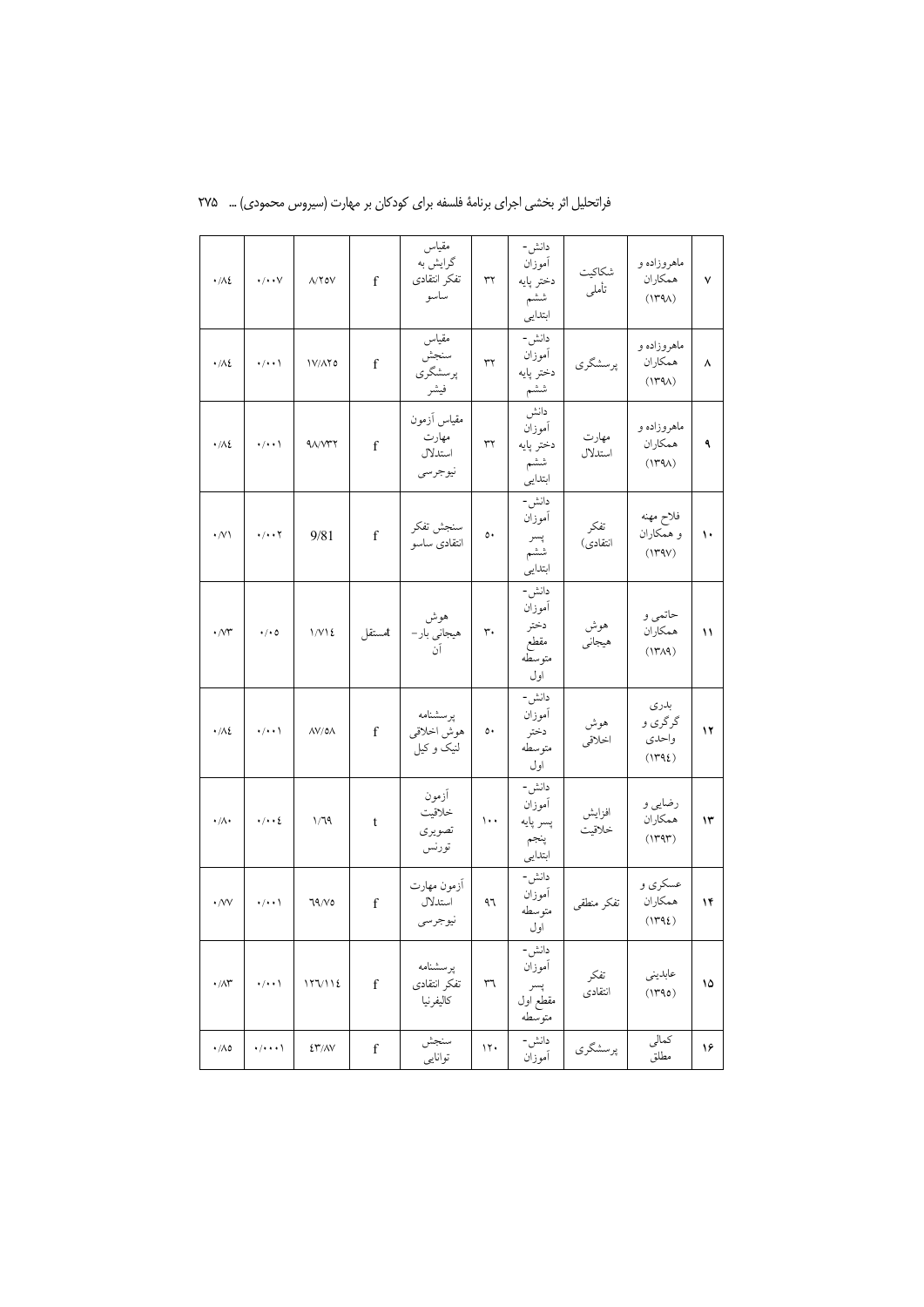|                     |                         |                                     |             | پرسشگري<br>فيشر                                      |                  | دوره<br>ابتدايي                                 |                   | (1790)                     |                     |
|---------------------|-------------------------|-------------------------------------|-------------|------------------------------------------------------|------------------|-------------------------------------------------|-------------------|----------------------------|---------------------|
| $\cdot/\lambda$ ٦   | $\cdot/\cdot\cdot\cdot$ | 2/1                                 | $\mathbf f$ | پرسشنامەھاي<br>خلاقيت، حل<br>مسأله و تفكر<br>انتقادى | $\mathfrak{t}$ . | دانش-<br>أموزان<br>پسر پايه<br>ينجم<br>ابتدايي  | مهارت<br>هاي فكرى | نیازی<br>(1495)            | $\mathsf{V}$        |
| $\cdot/\lambda$ ٦   | $\cdot/\cdot\cdot$ \    | 077/717                             | $\mathbf f$ | يرسشنامه<br>سنجش تفكر<br>انتقادى انيس                | ٤٢               | دانش-<br>أموزان<br>پايه پنجم<br>ابتدايي         | تفكر<br>انتقادى   | زادخوست<br>(144)           | ۱۸                  |
| $\cdot$ / $\vee$    | $\cdot/\cdot\cdot$      | 99/17                               | f           | پرسشنامه<br>هوش موفق                                 | ٤٥               | دانش-<br>أموزان<br>دختر<br>متوسطه<br>اول        | هوش موفق          | گله دار<br>كاخكى<br>(1490) | ۱۹                  |
| $\cdot$ /VY         | $\cdot/\cdot$           | Y1/91                               | $\mathbf f$ | يرسشنامه حل<br>مسأله هپنر و<br>اندرسون               | ٩٥               | دانش<br>أموزان<br>پايه سوم<br>متوسطه<br>اول     | مهارت حل<br>مسأله | عطار<br>(114)              | ٢٠                  |
| $\cdot$ /9)         | $\cdot/\cdot\cdot$ \    | 07/97                               | $\mathbf f$ | يرسشنامه<br>خلاقيت<br>عابدى                          | ٩٥               | دانش-<br>أموزان<br>پايه سوم<br>متوسطه<br>اول    | خلاقيت            | عطار<br>(144)              | ۲۱                  |
| $\cdot$ /VA         | $\cdot/\cdot\cdot$      | ٤١/٠٩                               | $\mathbf f$ | يرسشنامه<br>تفكر انتقادى<br>ريتكس                    | ٦.               | دانش-<br>اموزان<br>دختر<br>دوره<br>ابتدايي      | تفكر<br>انتقادى   | نياكان<br>(1492)           | ۲۲                  |
| $\cdot$ /Vo         | $\cdot/\cdot\cdot$ \    | $\Lambda \Upsilon / \Sigma \Lambda$ | $\mathbf f$ | پرسشنامه<br>روحيه<br>پرسشگري                         | ۲۲               | دانش-<br>أموزان<br>چهارم<br>ابتدايي             | روحيه<br>پرسشگري  | طبري(<br>(1790             | ۲۳                  |
| $\cdot$ /<br>AY     | $\cdot/\vee\cdot\circ$  | ۰/۱٤٦                               | $\mathbf f$ | آزمون تفكر<br>انتقادى<br>ريتكس                       | ٤٨               | دانش-<br>أموزان<br>دختر پايه<br>ينجم<br>ابتدايي | تفكر<br>انتقادى   | فرخاني<br>(1790)           | ۲۴                  |
| $\cdot/\wedge\cdot$ | $\cdot/\cdot\cdot$      | 1007                                | $\mathbf f$ | أزمون<br>خلاقيت<br>تورنس                             | ٤٨               | دانش-<br>أموزان<br>دختر پايه<br>پنجم<br>ابتدایی | خلاقيت            | فرخاني<br>$(1190)$         | $\mathbf{Y} \Delta$ |

۲۷۶ تف*کر و کودک*، سال دهم، شمارهٔ دوم، پاییز و زمستان ۱۳۹۸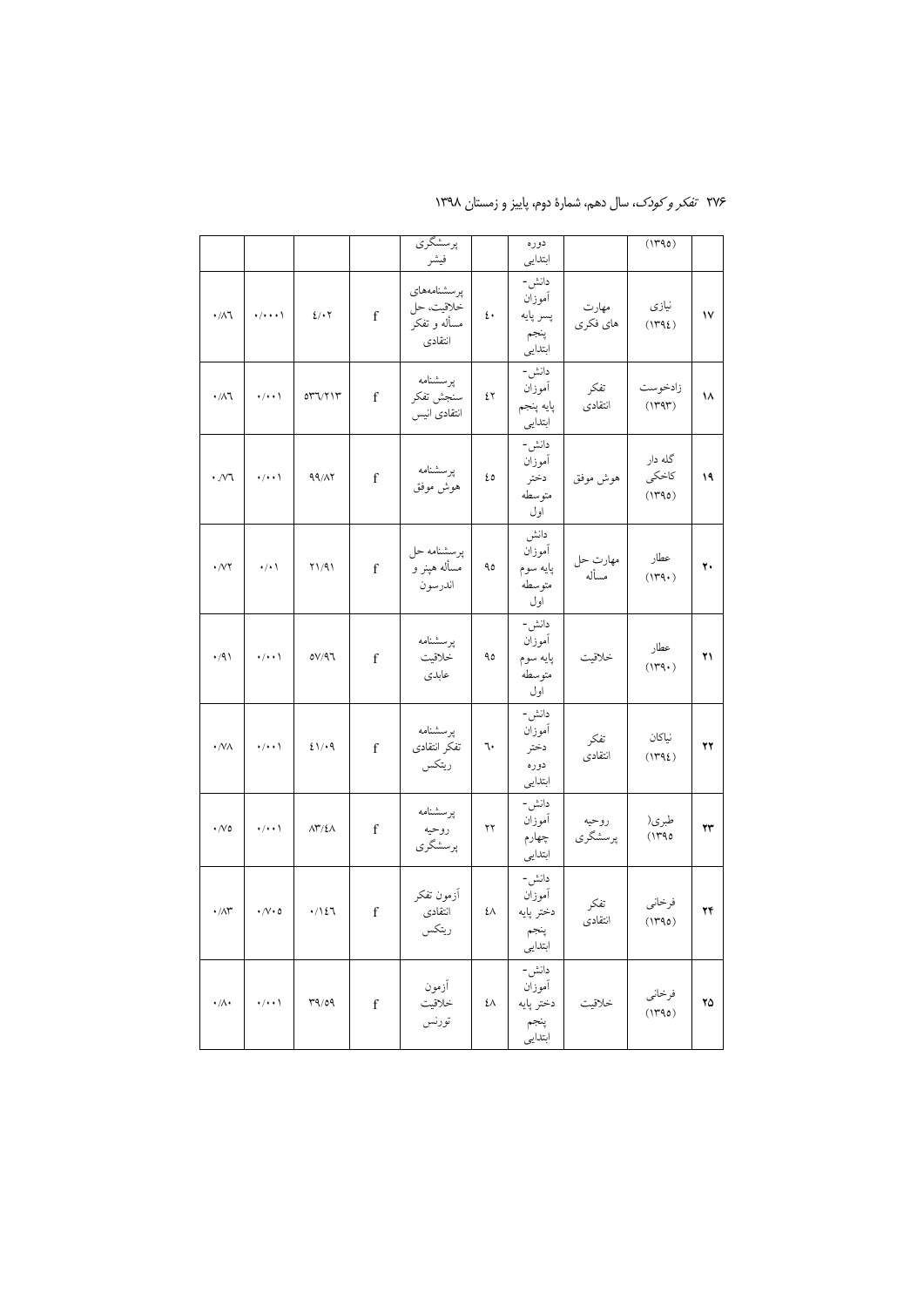فراتحلیل اثر بخشی اجرای برنامهٔ فلسفه برای کودکان بر مهارت (سیروس محمودی) … ۲۷۷

| $\cdot$ / $\vee$ 9       | $\cdot$ /170         | $Y/\Sigma 11$ | f | أزمون هوش<br>کتل                      | ٤٠ | دانش-<br>أموزان<br>دختر<br>سال<br>چهارم<br>ابتدايي | بهره هوشي     | محمدى<br>(140)               | ۲۶                     |
|--------------------------|----------------------|---------------|---|---------------------------------------|----|----------------------------------------------------|---------------|------------------------------|------------------------|
| $\cdot$ / $\land$ $\lor$ | $\cdot$ / $\cdot$ 22 | 2/071         | f | پرسشنامه<br>هوش<br>هیجانی بار –<br>آن | ٢٦ | دانش-<br>أموزان<br>دختر<br>دبيرستاني               | هوش<br>هيجاني | رضایی و<br>همكاران<br>(1191) | $\mathsf{Y}\mathsf{V}$ |

### ۲.۵ یافتههای استنباطی تحقیق

سوال ۱. میزان اثربخشی اجرای برنامه فلسفه بـرای کودکـان بـر مهـارتهـای فکـری دانـش آموزان به چه میزان م<sub>ی</sub>باشد؟

میزان اندازه اثر هر یک از پژوهشهای منتخب با متریک مشترک(rکـوهن)، محاسـبه و در جدول (۲) نشان داده شده است. همچنین میانگین متریک مشترک( $\bar{r}$ )، واریـانس خطـای اندازهگیری نمونه، واریانس کل، حاصل تقسیم واریانس خطـای انــدازهگیــری بــر واریــانس کل(نتایج تحلیل تعدیلی)، نمره ترکیبیz و سطح معنـاداری ترکیبـی در جـدول (۲) گـزارش شده است.

| ${\bf P}$                                     | Z | $SEV/V_t$  | $V_t$                                            | <b>SEV</b> | $\bar{r}$        | r کوهن                                        | پژوهش         |
|-----------------------------------------------|---|------------|--------------------------------------------------|------------|------------------|-----------------------------------------------|---------------|
|                                               |   |            |                                                  |            |                  | $\cdot/9$                                     |               |
| $\frac{1}{\sqrt{2}}$<br>$/ \cdot \cdot \cdot$ |   |            |                                                  |            |                  | $\cdot$ /97                                   | ٢             |
|                                               |   |            |                                                  |            |                  | $\cdot$ /7 $\!\!$ $\!$                        | ٣             |
|                                               |   |            |                                                  |            |                  | $\cdot$ / $\!\!1\!$                           | ٤             |
|                                               |   |            | $\cdot$ / $\cdot$ 07 $\cdot$ / $\cdot$ / $\cdot$ |            |                  | $\boldsymbol{\cdot}$ /0V                      | $\pmb{\circ}$ |
|                                               |   | $\cdot/15$ |                                                  |            | $\cdot/0\Lambda$ | $\cdot/\xi\Lambda$                            | ٦             |
|                                               |   |            |                                                  |            |                  | $\cdot/ \xi \mathrm{V}$                       | $\vee$        |
|                                               |   |            |                                                  |            |                  | $\cdot/7$                                     | $\wedge$      |
|                                               |   |            |                                                  |            |                  | $\cdot/\lambda\lambda$                        | ٩             |
|                                               |   |            |                                                  |            |                  | $\cdot/\xi$ \                                 | ١.            |
|                                               |   |            |                                                  |            |                  | $\boldsymbol{\cdot} / \boldsymbol{\curlyvee}$ | ۱۱            |

جدول۲ .نتایج فراتحلیل اثربخشی اجرای برنامه فلسفه برای کودکان بر مهارتهای فکری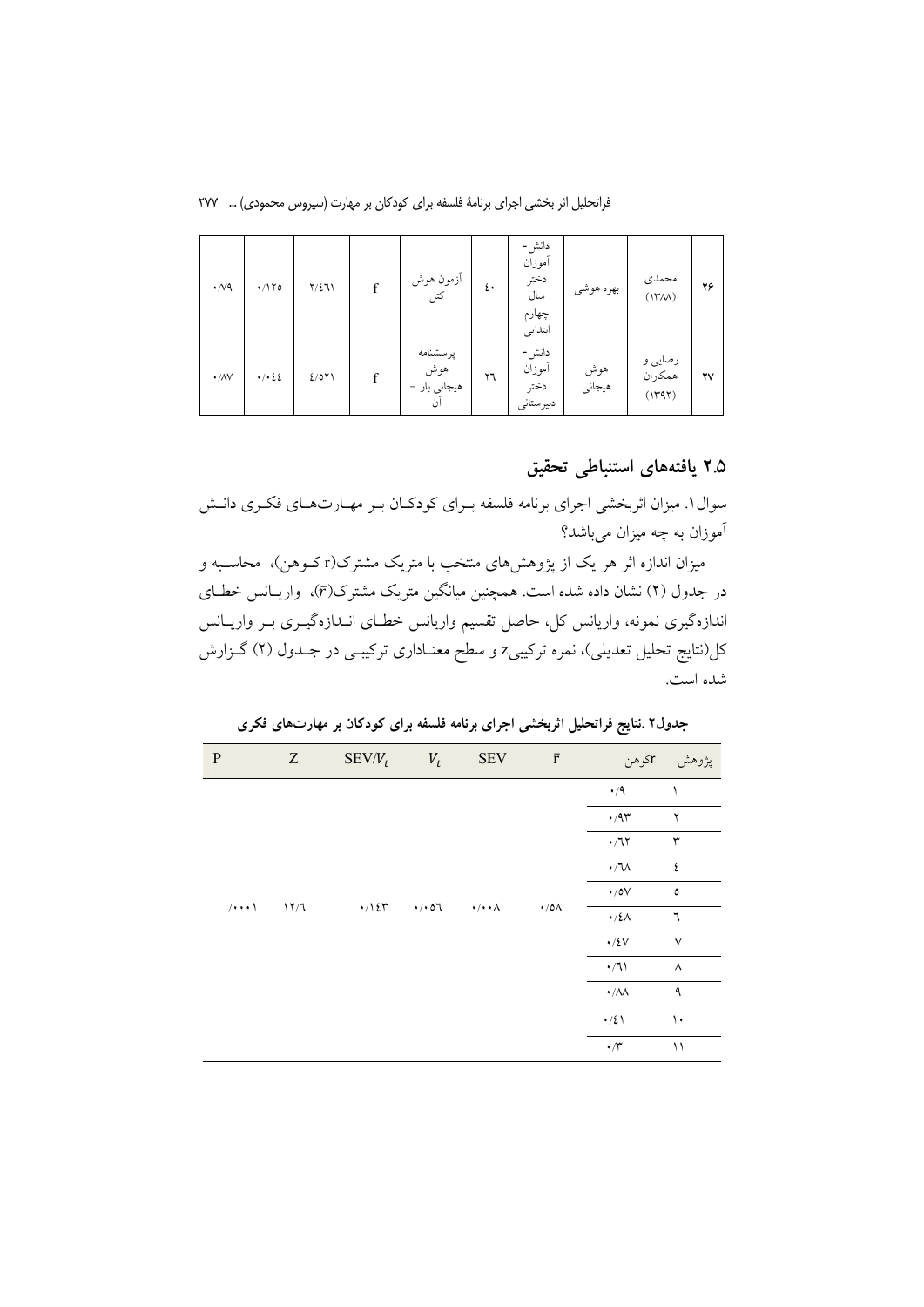| ۰/۸                     | ۱۲  |  |
|-------------------------|-----|--|
| $\cdot/\mathrm{V}$      | ۱۳  |  |
| $\cdot$ /70             | ١٤  |  |
| $\cdot$ /19             | ه ۱ |  |
| $\cdot$ /07             | ۱٦  |  |
| $\cdot \pi$             | ١٧  |  |
| ۰/۹٦                    | ۱۸  |  |
| $\cdot/\wedge\breve{r}$ | ۱۹  |  |
| .125                    | ٢٠  |  |
| $\cdot$ / $\gamma$      | ۲۱  |  |
| .715                    | ۲۲  |  |
| $\cdot$ /9.             | ۲۳  |  |
| ۰/۰٦                    | ۲٤  |  |
| ・/ ひ                    | ۲٥  |  |
| $\cdot$ /۲٥             | ۲٦  |  |
| $\cdot/2$               | ۲٧  |  |
|                         |     |  |

٢٧٨ تفكر وكودك، سال دهم، شمارة دوم، پاييز و زمستان ١٣٩٨

با توجه به نتایج ارائه شده در جدول(۲)، میزان تأثیر متغیر مسـتقل(اجرای برنامــه فلســفه برای کودکان) بر متغیر وابسته(مهارتهای فکری)، ۰/٥٨ بوده است کـه بـر اسـاس جـدول تفسير اندازه اثر كوهن(١٩٨٨)، بالا ارزيابي مي شود و ايــن اثــر در ســطح p<0/0001 معنــادار می باشد. در ادامه برای تعیین اینکه اثر ترکیبی به دست آمده فقـط حاصـل دســتکاری متغیــر مستقل می باشد یا متغیرهای تعدیلی در این میان اثرگذار بودهانـد، تحلیـل تعـدیلی صـورت گرفت که میتواند وجود یا عدم وجـود متغیـر واسـطهای/ تعـدیلی را نشـان دهـد. در ایــن پژوهش، محاسبات انجام شده حاکی از وجود متغیرهای تعدیل کننده در تأثیر اجرای برنامــه فلسفه برای کودکان بر مهارتهای فکری بوده است ( SEV/V<sub>t=0/143</sub> ).

سوال۲. میزان اثربخشی اجرای برنامه فلسفه برای کودکان بر مهارتهای فکـری دانـش-آموزان دوره ابتدایی و متوسطه به چه میزان می باشد؟

از آنجا که پژوهشهای وارد شـده در ایــن فراتحلیــل، هــر دو دوره تحصــیلی(ابتدایی و متوسطه «اول و دوم») را شامل شده است، برای بررسی دقیقتر نتـایج مـداخلات در دوره-های مختلف، این پژوهشها، بر اساس دوره تحصیلی دانشآموزان به دو گروه پژوهشهـای انجام شده بر روی دانشآموزان دوره ابتدایی، پژوهشهای انجام شده بر روی دانش آمـوزان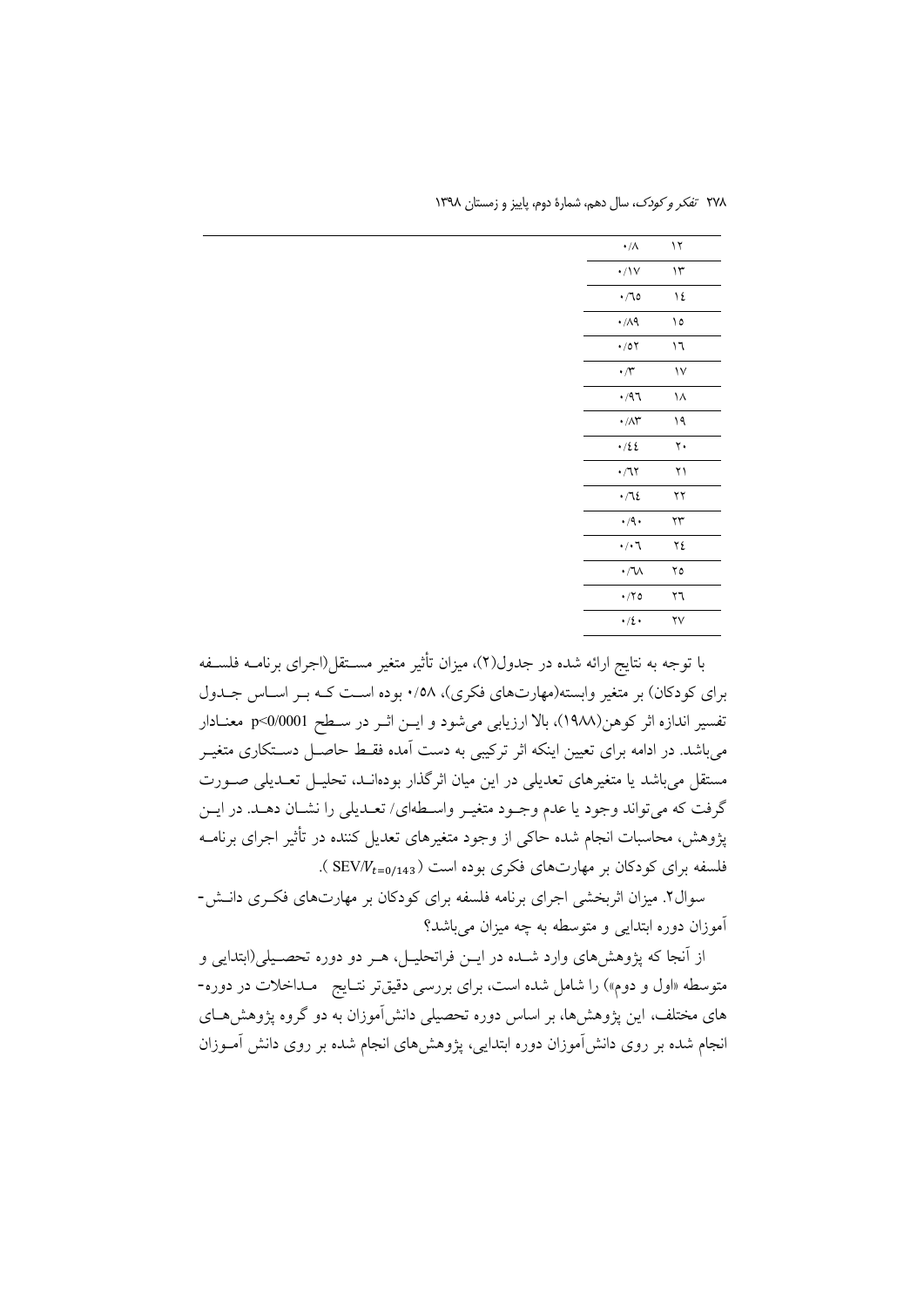دوره متوسطه تقسیم شدند و سپس فراتحلیلهای دیگری بر روی این دو گروه بــه صــورت مجزا انجام گردید که نتایج آن در جدول (۳) آورده شده است.

جدول۳. نتایج فراتحلیل اثربخشی اجرای برنامه فلسفه برای کودکان بر مهارتهای فکری به تفکیک دورہ تحصیلے

| P | z —                                                                                                                                                                                                                                                                                                                                        |                                                                                                                                                                                                                                                                                                                                                                                                                                                                                                                           | $SEV/V_t$ $V_t$ |  |  | SEV $\bar{r}$ N $k$ دوره تحصیلی |
|---|--------------------------------------------------------------------------------------------------------------------------------------------------------------------------------------------------------------------------------------------------------------------------------------------------------------------------------------------|---------------------------------------------------------------------------------------------------------------------------------------------------------------------------------------------------------------------------------------------------------------------------------------------------------------------------------------------------------------------------------------------------------------------------------------------------------------------------------------------------------------------------|-----------------|--|--|---------------------------------|
|   | $\wedge$ $\cdot$ $\cdot$ $\wedge$ $\vee$ $\circ$ $\cdot$ $\wedge$ $\wedge$ $\circ$ $\cdot$ $\wedge$ $\vee$ $\cdot$ $\wedge$ $\wedge$ $\wedge$ $\wedge$ $\wedge$ $\wedge$ $\wedge$ $\wedge$ $\wedge$ $\wedge$ $\wedge$ $\wedge$ $\wedge$ $\wedge$ $\wedge$ $\wedge$ $\wedge$ $\wedge$ $\wedge$ $\wedge$ $\wedge$ $\wedge$ $\wedge$ $\wedge$ |                                                                                                                                                                                                                                                                                                                                                                                                                                                                                                                           |                 |  |  | ابتدايي                         |
|   |                                                                                                                                                                                                                                                                                                                                            | $\langle\cdots\rangle$ $\langle\cdots\rangle$ $\langle\cdots\rangle$ $\langle\cdots\rangle$ $\langle\cdots\rangle$ $\langle\cdots\rangle$ $\langle\cdots\rangle$ $\langle\cdots\rangle$ $\langle\cdots\rangle$ $\langle\cdots\rangle$ $\langle\cdots\rangle$ $\langle\cdots\rangle$ $\langle\cdots\rangle$ $\langle\cdots\rangle$ $\langle\cdots\rangle$ $\langle\cdots\rangle$ $\langle\cdots\rangle$ $\langle\cdots\rangle$ $\langle\cdots\rangle$ $\langle\cdots\rangle$ $\langle\cdots\rangle$ $\langle\cdots\rangle$ |                 |  |  | مته سطه                         |

با توجه به نتایج ارائه شده در جدول3 اندازه اثر ترکیبی برای دوره ابتـدایی ۰٬۵٦، بـرای دوره متوسطه۰/۲۲ بوده است که بر اساس جدول تفسیر اندازه اثر کوهن(۱۹۸۸)، بـرای هــر دو دوره بالا می باشد. با این وجـود، اثـر ترکیبـی اجـرای برنامـه فلسـفه بـرای کودکـان بـر مهارتهای فکری، در دوره متوسطه بالاتر از دوره ابتـدایی بـوده اسـت. در هـر دو دوره ابتدایی و متوسطه، در رابطه بین اجرای برنامه فلسفه بهرای کودکان و مهارت های تفک ، متغیر یا متغیرهای تعدیل کننده ای وجود داشته است. متغیـر هـای تعـدیل کننـده در دوره ابتدایی نسبت به دوره متوسطه نقش بیشتری ایفا نموده است.

سوال۳. میزان اثربخشی اجرای برنامه فلسفه برای کودکان بر مهارتهای فکری دانـش-آموزان دختر و پسر به چه میزان می باشد؟

برای بررسی دقیقتر نتایج، پژوهشها بر اساس جنسیت به دو گروه پژوهشهـای انجـام شده بر روی دانش[موزان پسر و پژوهشهای انجام شده بر روی دانش[موزان دختـر تقســیم شدند و سپس فراتحلیل های دیگری بر روی این دو گروه به صورت مجزا انجام گردید ک نتايج اّن در جدول (٤) اّورده شده است.

جدول۴. نتایج فراتحلیل اثربخشی اجرای برنامه فلسفه برای کودکان بر مهارتهای فکری به تفکیک جنسبت

|  |                                                                                                                                                                                    |  |  | $P$ Z SEV/ $V_t$ $V_t$ SEV $\bar{r}$ N $k$ $\bar{r}$ $\sim$ $\frac{1}{2}$ $\sim$ |
|--|------------------------------------------------------------------------------------------------------------------------------------------------------------------------------------|--|--|----------------------------------------------------------------------------------|
|  | دختہ ۱۳ (۱۳۷ - ۱۹۸۸ - ۱۹۸۸ - ۱۷۸۸ - ۱۰۰۹/ ۱۰۰۱/ - ۱۰۰۹/                                                                                                                            |  |  |                                                                                  |
|  | $\left(1+\cdot\cdot\right)$ $\left(2/\tau\cdot\cdot\cdot/17\tau\cdot\cdot\cdot/17\Lambda\cdot\cdot\cdot/17\tau\cdot\cdot\cdot/20\right)$ $\left(1/\tau\cdot\cdot\cdot\cdot\right)$ |  |  | پسر                                                                              |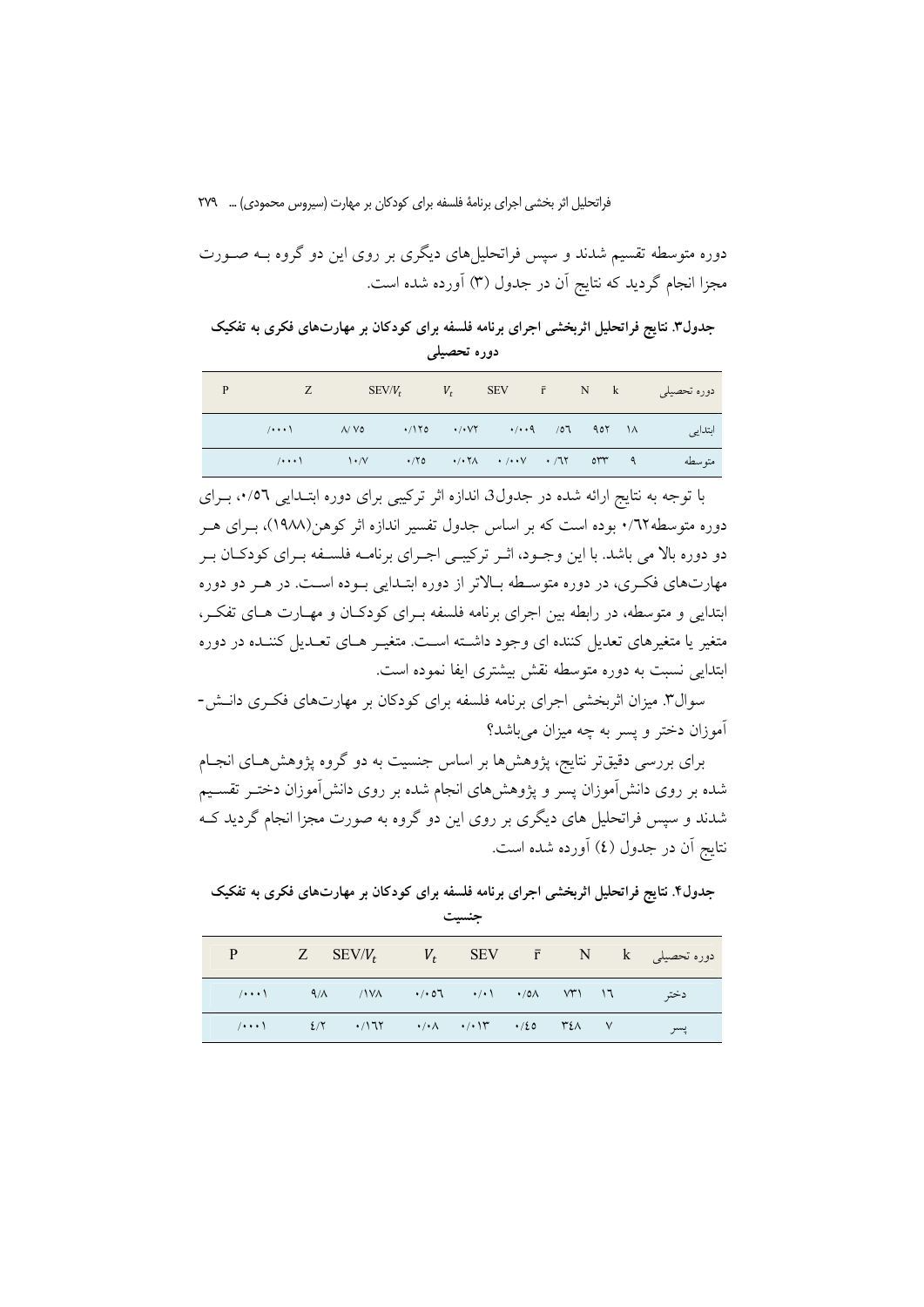مطابق با جدول٤، اثر تركيبي اجراي برنامه فلسفه براي كودكـان بــر مهــارتهــاي تفكــر برای دختران ۰/۵۸ و برای پسران ۱/۵ ۰ بوده است.بر اساس جدول کوهن، اثر ترکیبی بـرای دختران بالاو برای پسران بالاتر از متوسط میباشد. در هر دو گروه دختـر و پسـر، در رابطـه بین اجرای برنامه فلسفه برای کودکان و مهارتهای تفکر، متغیر یا متغیرهای تعـدیل کننــده-ای وجود داشته است.

سوال٤. میزان اثربخشی اجـرای برنامــه فلســفه بـرای کودکــان بـر مهــارتهــای فکـری پرسشگری، خلاقیت، تفکر انتقادی و هوش به چه میزان می باشد؟

از آنجـا كـه پــژوهشهـاي وارد شــده در ايــن فراتحليـل، قابـل تفكيـك بــه مهــارت-های«پرسشگری»، «خلاقیت»، «تفکیر انتقیادی» و «هیوش» بیود، بیرای بررسی دقییق تیر، فراتحلیل های جداگانهای برای این چهار نوع مهارت انجام شد و بـرای هـر مهـارت، انــدازه اثر مشترک، واریانس خطای نمونـه و واریــانس کـل محاسـبه شــد. کــه در جــدول ٤ قابــل مشاهده می باشد

جدول۴. نتایج فراتحلیل اثر بخشی اجرای برنامه فلسفه برای کودکان بر مهارتهای فکری به تفکیک نوع مهارت

| P                                                             | $Z$ and $Z$                                                                                                                                                                                                                                                                                                                                                 |                                                                                     | $SEV/V_t$ $V_t$ |  |                          |                                                        |
|---------------------------------------------------------------|-------------------------------------------------------------------------------------------------------------------------------------------------------------------------------------------------------------------------------------------------------------------------------------------------------------------------------------------------------------|-------------------------------------------------------------------------------------|-----------------|--|--------------------------|--------------------------------------------------------|
| $\cdot$ / $\cdot$ $\cdot$                                     | 1/9                                                                                                                                                                                                                                                                                                                                                         |                                                                                     |                 |  |                          | پرسشگري                                                |
|                                                               | $\mathcal{L}$ $\mathcal{L}$ $\mathcal{L}$ $\mathcal{L}$ $\mathcal{L}$ $\mathcal{L}$ $\mathcal{L}$ $\mathcal{L}$ $\mathcal{L}$ $\mathcal{L}$ $\mathcal{L}$ $\mathcal{L}$ $\mathcal{L}$ $\mathcal{L}$ $\mathcal{L}$ $\mathcal{L}$ $\mathcal{L}$ $\mathcal{L}$ $\mathcal{L}$ $\mathcal{L}$ $\mathcal{L}$ $\mathcal{L}$ $\mathcal{L}$ $\mathcal{L}$ $\mathcal{$ |                                                                                     |                 |  |                          | خلاقبت                                                 |
| $\rightarrow$ / $\rightarrow$ $\rightarrow$ \                 |                                                                                                                                                                                                                                                                                                                                                             |                                                                                     |                 |  |                          | تفکر انتقادی ۷ ۳۰۰ - ۰/۰۸۳ - ۰/۰۸۳ - ۰/۰۸۳ - ۰/۰۸۳ - ۵ |
| $\cdot$ / $\cdot$ $\cdot$ $\cdot$ $\cdot$ $\frac{2}{\Lambda}$ |                                                                                                                                                                                                                                                                                                                                                             | $\cdot$ /19 $\cdot$ / $\cdot$ 7 $\cdot$ $\cdot$ / $\cdot$ 1 $\cdot$ $\cdot$ /07 191 |                 |  | $\overline{\phantom{a}}$ | هو ش                                                   |

بر اساس جدول٤، اندازه اثر تركيبي اجـراي برنامـه فلسـفه بـراي كودكـان بـر مهـارت یرسشگری۲/۷۶، بر مهارت خلاقیت ۰/۵۰، بر مهارت تفکر انتقادی ۰/۵۵ و به هـوش ۰/۵٦ محاسبه شد که بر اساس جدول کوهن(۱۹۸۸)، تأثیر برنامه فلسفه برای کودکان بر هر چهـار مهارت، زیاد می باشد. اما با این وجود، اثر ترکیبی برنامــه فلســفه بــرای کودکــان بــر مهــارت يرسشگري بيشترين تأثير و بر مهارت خلاقيت كمترين تأثير را داشته است.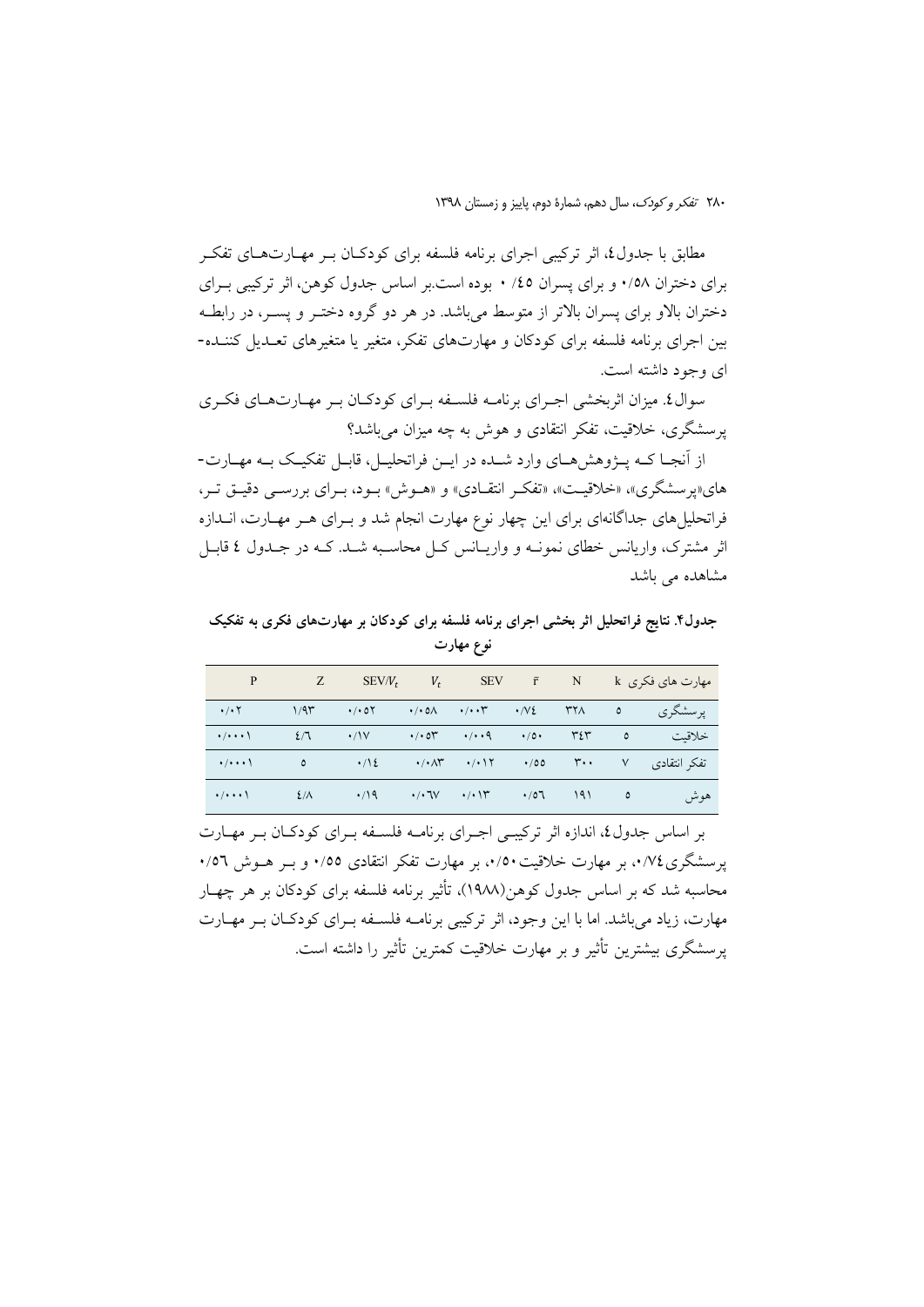### ٦. بحث و نتيجه گيري

پژوهش،هایی که با استفاده از روش فراتحلیل انجام میشوند با یکپارچهسازی نتایج حاصـل از پژوهشهای متعدد که بر روی نمونههای مختلف اجرا شدهاند، دیـد جـامع تـری از میــزان تأثير متغيرهاي مختلف ارائه مي دهند(طباطبايي و ودادهير،١٣٨٩).

در فراتحلیل حاضر با کنار هم قراردادن نتایج ۲۷ پژوهش انجام شـده در داخـل کشـور، میزان اثربخشی اجرای برنامه فلسفه برای کودکان بر مهارتهای فکری بررسی شـده اسـت. نتايج حاصل از اين فرا تحليل بيانگر اثر بخشـي بـالاي(١/٥٨) اجـراي برنامــه فلســفه بــراي کودکان بر مهارتهای فکری بوده است که این میزان در سطح ۰/۰۰۰۱ معنادار میباشد. اين يافته با نتايج پژوهش هاي يان و همكاران(Yan,et al,2018)، يان(Yan,2017)، گارسـيا و کولوم(Garsia&Colom,2005) و تریکس و تایینگ(Trickey&Topping,2004) همســو مــی-باشد.در واقع برنامه فلسفه برای کودکان از یک سو ذهن کـودک را درگیـر مباحـث فلسـفی می کند و از سوی دیگر حس کنجکاوی طبیعی کودکان را تحریک می نماید و بـدین ترتیـب تأثیر غیر قابل انکاری بر رشد مهارتهای فکری کودکان دارد. همچنـین بررســی میــزان اثــر جداگانه این مداخلات در دو دوره ابتدایی و متوسطه(اول و دوم)، بیـانگر اثـربخشــی بـالای اجرای این برنامه بر دانش آموزان هر دو دوره بوده است. با این وجود اثر بخشی اجرای ایــن برنامه بر دانش آموزان دوره متوسطه بالاتر بوده اسـت. در رابطــه بــا اثربخشــي بيشــتر برنامــه فلسفه برای کودکان بر مهارتهای فکری در دوره متوسطه، عوامل مختلفی تأثیر گـذار مـی-باشد. از یک طرف در دوره متوسطه با توجه به رشــد تفکـر انتزاعــی دانــش/مــوزان، تعامــل دانشآموزان با برنامه فلسفه برای کودکان بیشتر شده و از طرف دیگر در این دوره، مهــارت-های گفتاری و نوشتاری دانشآموزان وسیعتر شده و این دو عامل، سبب اثر بخشــی بیشــتر این برنامه بر دانش[موزان دوره متوسطه شده است. همچنین اثر ترکیبی اجرای برنامه فلسـفه برای کودکان بر مهارتهای تفکر برای دختران ۰/۵۸ و برای پسـران ۰/٤٥ بـوده اسـت. بـر اساس جدول کوهن، اثر ترکیبی برای دختران بالا و برای پسران بالاتر از متوسط می باشد. یکی از دلایل اثربخشی بیشتر برنامه فلسفه برای کودکان بـر مهـارتهـای فکـری دختـران، رشد بیشتر مهارتهای زبانی در دختران میباشد. یژوهش هـای متعـددی نشـان دادهانــد کــه دختـران بـه طـور معنـىداري در درک و فهـم زبـان بهتـر از پسـران هسـتند( Fish &) Reynolds,2010 ,Payne &Lynn,2011. با توجه به اینکه مهارتهای زبـانی نقــش اساســی در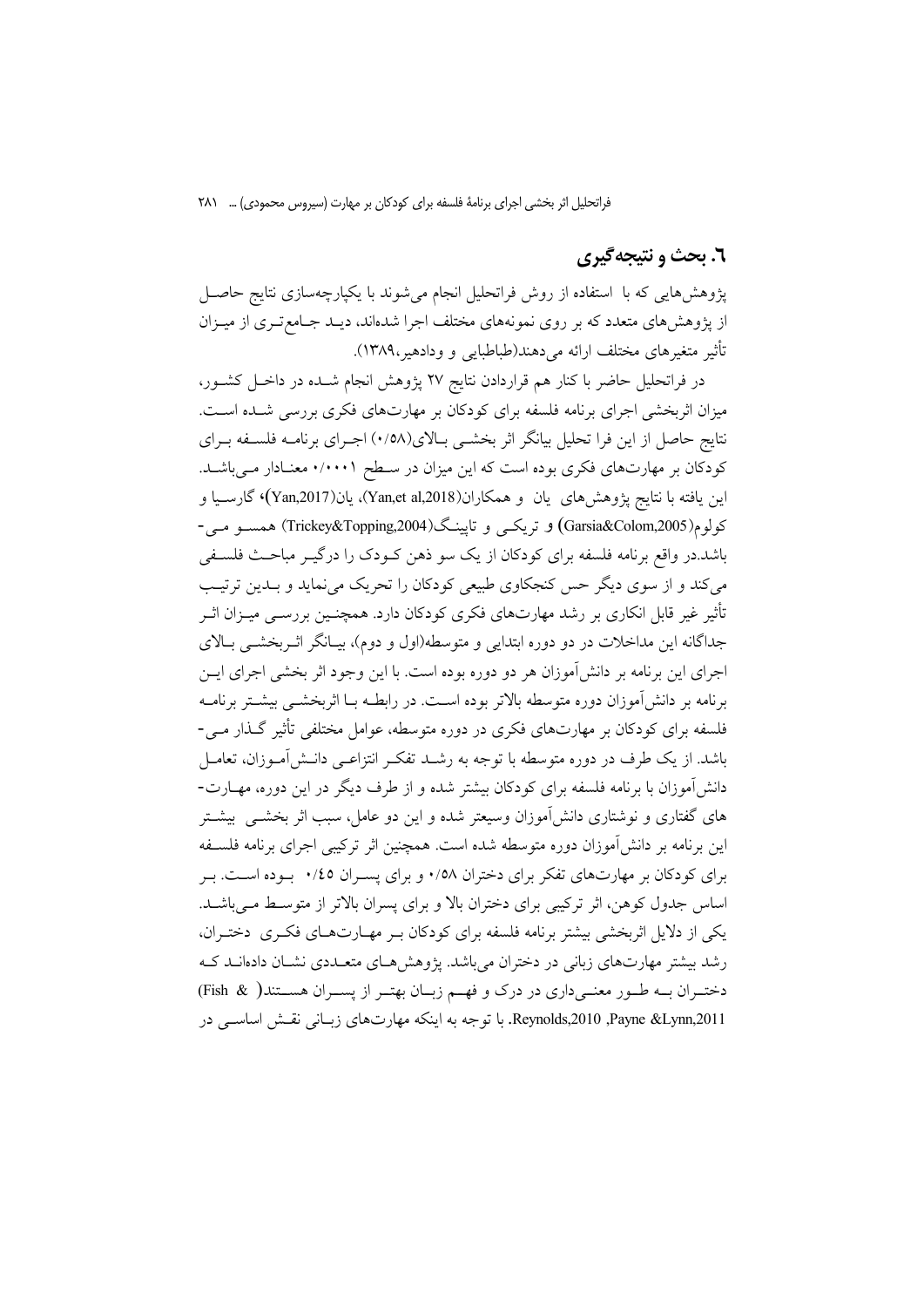درک و فهم داستانهای فلسـفی دارد. ایــن عامــل در اثربخشــی بیشــتر برنامــه فلســفه بــرای كودكان بر دختران مؤثر بوده است.

در رابطــه بــا انــدازه اثــر تركيبــى اجــراى برنامــه فلســفه بــراى كودكــان بــر مهــارت یرسشگری۷۶، بر مهارت خلاقت•۵/ بر مهارت تفکیر انتقیادی ۰/۵۵ و ب هیوش ۰/۵۲ محاسبه شد که بر اساس جدول کوهن(۱۹۸۸)، تأثیر برنامه فلسفه برای کودکان بر هر چهـار مهارت زیاد می باشد. اما با این وجود، اثر ترکیبی برنامـه فلسـفه بـرای کودکـان بـر مهـارت یرسشگری بیشترین تأثیر و بر مهارت خلاقیت کمترین تأثیر را داشــته اســت. در تبیــین ایــن یافته میتوان گفت که برنامه فلسفه برای کودکان، مبتنی بر طرح ناتمام پرسشگری سـقراطی است2011 (Valitalo, Jusso&Sutinen, 2011 ). ايـن برنامـه فـرد را قـادر بـه پرسـيدن سـؤالات از خودش و دیگران میکند. بنابراین برنامــه فلســفه بــرای کودکــان تــأثیر مســتقیم بــر روحیــه یرسشگری کودکان دارد. بدیهی است که تأثیر این برنامه بر مهارت پرسشگری بیش از ســایر مهارتهای فکری باشد.

همچنین پژوهش حاضر با استفاده از تحلیل تعدیلی به بررســی وجــود یــا عــدم وجــود متغیرهای تعدیل کننده پرداخت. نتایج این تحلیلها حاکی از وجود متغیرهای تعـدیل کننــده و اثرگذاری آنها بر نتایج اجرای برنامه فلسفه برای کودکان بر مهارتهای فکری بود.

با توجه به اثربخشی بالای برنامه فلسفه برای کودکان بر مهارتهای فکـری، پیشـنهادات زیر ارائه می گردد:

۱– طراحان و مؤلفان کتابهای درسی به صورت جدیتری اصول، برنامـههـا و روش-های برنامه فلسفه برای کودکان را مد نظر قرار دهند.

۲–با برگزاری کلاس۵های ضمن خدمت، معلمان بـا اصـول و روشهـای برنامـه فلسـفه برای کودکان آشنا شوند و شیوه استفاده از برنامه فلسفه برای کودکان را بــه صــورت عملــی أموزش ببينند.

۳-سازمان صدا و سیما در طراحی برنامههای ویـژه کودکـان و نوجوانـان از آمـوزههـای برنامه فلسفه برای کودکان استفاده نماید.

٤- مبلغان مذهبی از روشها و فنون برنامه فلسفه بـرای کودکـان بـرای رشـد فکـری و معنوی کودکان و نوجوانان استفاده نمایند.

٥-در مراكز تربيت معلم، دانشجويان هم به صورت نظري و هـم بـه صـورت عملـي بـا اصول و فنون و روش های برنامه فلسفه برای کودکان آشنا شوند.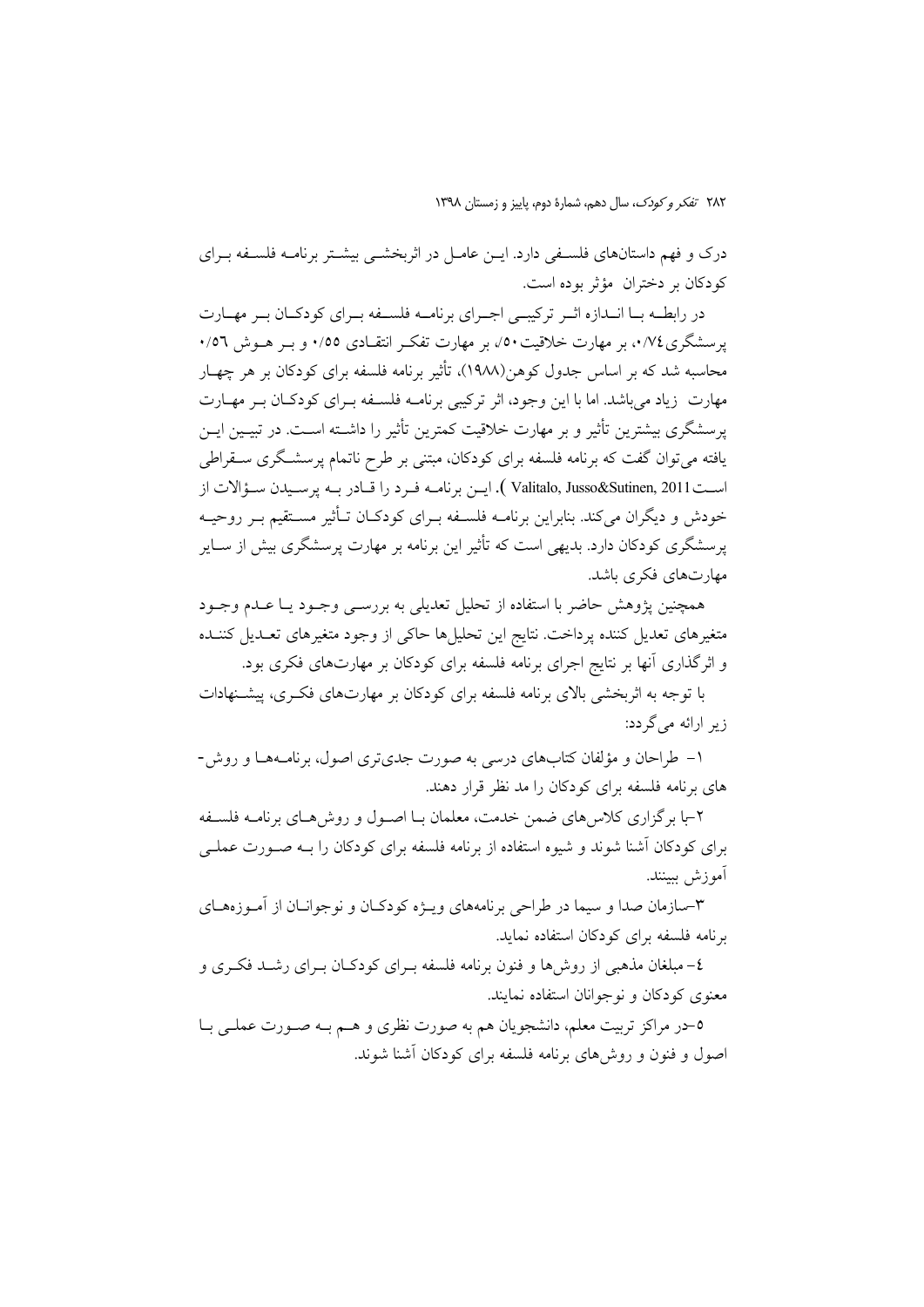از محدودیتهای پژوهش حاضر ً میتوان به عدم دسترسی به پژوهشهای منتشر نشـده در این زمینه و همچنین به از دست دادن تعدادی از پژوهشها به علت عدم گـزارش كامـل شاخصهای آماری اشاره کرد. به سایر پژوهشگران پیشنهاد میشود در پژوهشهـای بعــدی اثرات متغیرهای تعدیل کننده را مورد بررسی قرار دهند.

### كتابنامه

| اسمعیل زاده،تیمور؛ کرمـی، آزادالله(١٣٩٤) اجــرای چنــد رســانهای فلســفه بــرای کــودک و تــأثیر آن بــر |  |
|----------------------------------------------------------------------------------------------------------|--|
| خردورزی دانشآموزان ابتدایی، ۱۳(۲)، ۲۱–۱.                                                                 |  |
| بدری گرگری،رحیم؛ واحدی،زهرا(١٣٩٤).تأثیر اجرای برنامه فلسفه برای کودکان بر رشد هوش اخلاقـی                |  |
| دانش[موزان دختر،فصلنامه تفکر و کودک،٦(۱)، ١٧–١.                                                          |  |
| حاتمی،حمیدرضا و همکاران(۱۳۸۹).بررسی تأثیراجرای برنامه«فلسفه برای کودکـان» در افــزایش هــوش              |  |
| هیجانی دانش[موزان ، فصلنامه تفکر و کودک، ۲۱/)، ۲۲–۳.                                                     |  |
| رستمی،کاوه و همکاران(۱۳۹۱). بررسی تـأثیر اجتمـاع پژوهشــی در «برنامــه فلســفه بــرای کودکــان بــر      |  |
| خلاقیت کودکان،فصلنامه تفکر و کودک، ۱۳(۲)، ۱۷–۱.                                                          |  |
| رضایی،نورمحمد و همکاران(۱۳۹۳) برررسی تأثیر اجرای برنامه فلسفه برای کودکان بر افزایش خلاقیـت              |  |
| و مؤلفههای سیالی و انعطاف پذیری، ابتکـار و بسط،فصــلنامه ابتکــار و خلاقیــت در علــوم انســانی،         |  |
| $3(7)$ , $T7 - P1$ .                                                                                     |  |
| زادخوست، فاطمه (۱۳۹۳).تأثیر برنامه آموزش فلسفه به کودکان در پرورش مهارتهای ارتباطی و تفکـر               |  |
| انتقادی دانش[موزان،پایان نامه کارشناسی ارشد دانشکده علوم تربیتی دانشگاه محقق اردبیلی.                    |  |
| طباطبایی،زهرا؛ موسوی،مرضیه(۱۳۹۰). بررسی تأثیر  برنامه فلسفه  برای کودکان بر پرسشـگری و تفکـر             |  |
| انتقادی دانش[موزان پایه سوم تا پنجم ابتدایی، فصلنامه تفکر وکودک، ۱/(۹۰۔۹۳–۰۷۳.                           |  |
| طبری،مهدیه(۱۳۹۵).تاثیر آموزش فلسفه به کودکان بر روحیهی پرسشگری و کنتـرل و مهــار خشــم در                |  |
| دانش[موزان مقطع چهارم ابتدایی شهر بابل، پایان نامه کارشناسی ارشد دانشکده روانشناســی و علــوم            |  |
| تربیتی دانشگاه محقق اردبیلی.                                                                             |  |
| عابدینی،مرتضی(١٣٩٥).تأثیر آموزش فلسفه برای کودکان بـر اعتمــاد بــه نفــس و تفکــر انتقــادی دانــش      |  |
| آموزان پسر دوره اول مقطع متوسطه منطقه ٦ تهران،پایان نامه کارشناسی ارشددانشکده علــوم تربیتــی            |  |
| و روانشناسی دانشگاه آزاد، تهران مرکز.                                                                    |  |
| عسکری،محمد و همکاران(١٣٩٤)تأثیر آموزش فلسفه برای کودکان بر تفکر منطقی دانش[موزان دختـر و                 |  |
| پسر سوم راهنمایی،فصلنامه روان شناسی تربیتی،۱۱(۳۵)، ٤٠–۲۵.                                                |  |
|                                                                                                          |  |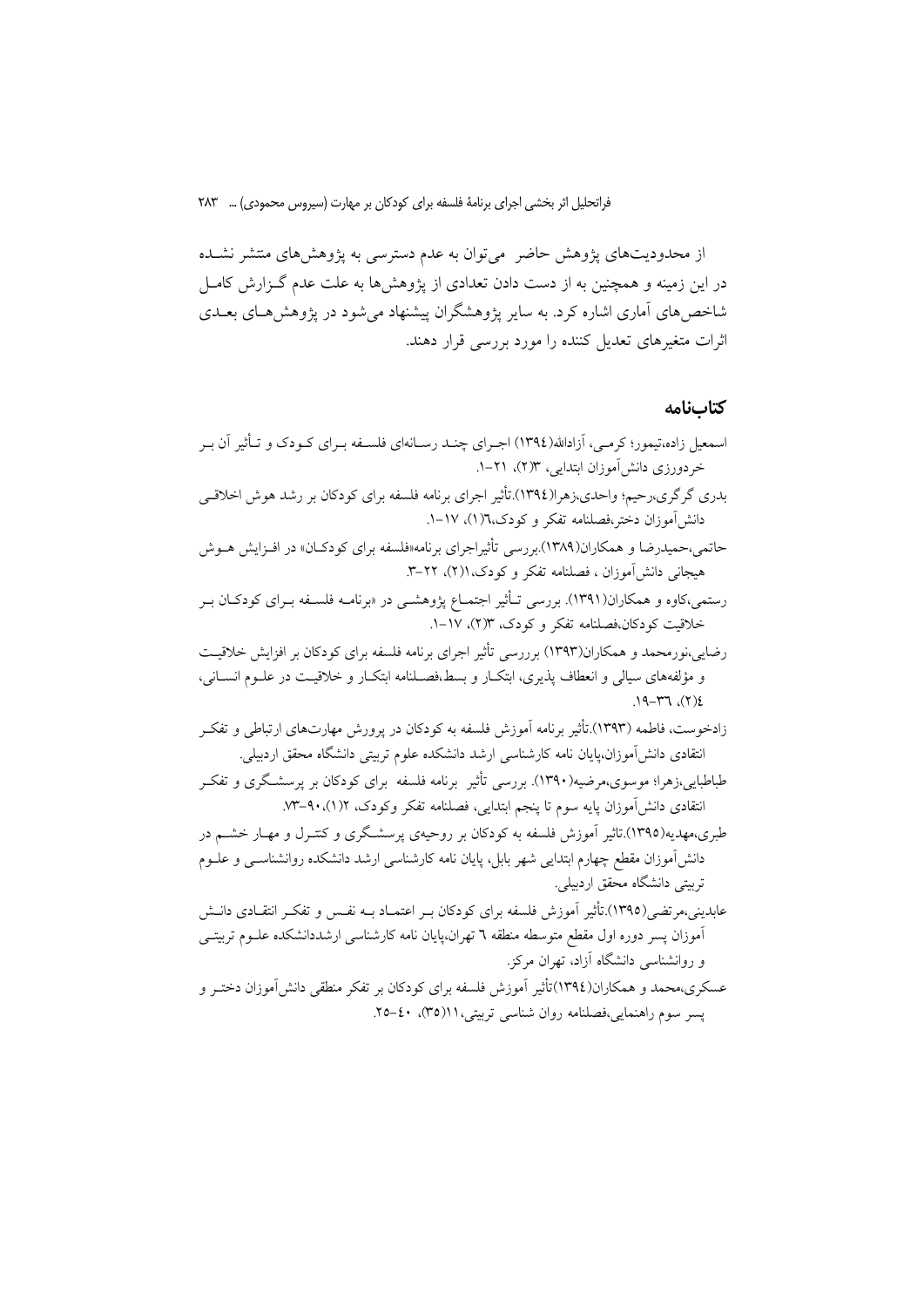۲۸۴ تف*کر و کودک*، سال دهم، شمارهٔ دوم، پاییز و زمستان ۱۳۹۸

عطار،شیما(۱۳۹۰).تأثیر آموزش فلسفه برای کودکان بر روی مهارت حل مسأله و خلاقیت دانـش آمـوزان پایه سوم دوره راهنمایی شهر همدان، پایان نامه کارشناسی ارشد دانشکده علوم انسانی دانشگاه پیـام نور مرکز تھران. فراهانی، حجت الله؛ عریضی، حمیدرضا(۱۳۸۸). روش۵ای پیشرفته پژوهش در علــوم انســانی، اصــفهان: انتشارات جهاد دانشگاهی فرخانی،فریبا(١٣٩٥).تاثیر آموزش فلسفه بر مهارت کلامی، تفکر انتقـادی و خلاقیـت در کودکـان، پایـان نامه دانشکده علوم تربیتی و روان شناسی، دانشگاه آزاد واحد مرودشت. فلاح مهنه،تورج و همکاران(۱۳۹۷) تأثیر رویکرد محتوایی آمـوزش فلسـفه بـرای کودکـان بـر باورهــای شناختی و تفکر انتقادی دانش آموزان ابتدایی، فصلنامه پژوهش در نظامهای آموزشـی،۱۲(٤۲)، ۱۷۲-فیشر، رابرت(۱۳۹۷).آموزش تفکر به کودکان،ترجمه صفایی مقدم و نجاریان، اهواز:نشر رسش. فیشر، رابرت(۱۳۸۸).آموزش و تفکر، ترجمه فروغ کیانزاده، اهواز: نشررسش قاضي طباطبايي، محمود؛ ودادهيـر، ابـوعلى(١٣٨٩). فراتحليـل در پـژوهش هـاي اجتمـاعي و رفتـاري، تها ن:انتشارات جامعه شناسان. کمالی مطلق،طاهره؛ نوشادی،ناصر(۱۳۹٦). تأثیر آموزش فلسفه برای کودکان بر سطح پرسشگری دانــش-آموزان دوره ابتدایی، فصلنامه تفکر و کودک، ۱۸(۱)، ۱۳-۱. گله دار کاخکی،زهره(۱۳۹۵) تأثیر روش اجتماع پژوهشی در برنامه فلسفه برای کودکان بر هــوش موفــق دانش آموزان دختر متوسطه اول،پایان نامه دانشکده روانشناسـی و علــوم تربیتــی دانشــگاه فردوســی مشهد. ماهروزاده، طیبه و همکاران(۱۳۹۸). تأثیر داستانهای کلیله و دمنه بر مهارتهای تفکر انتقـادی، اسـتدلال و پرسشگری با استفاده از برنامه فلسفه برای کودکان، دو فصلنامه تربیت اسلامی، ١١٤(٢٨)، ١١٤- $9<sub>0</sub>$ مايرز، چت(١٣٩٥). آموزش تفكر انتقادى، ترجمه خدايار ابيلي، تهران:انتشارات سمت. محمدي،ماندانا(١٣٨٨).تأثير برنامه آموزشي فلسفه بـراي كودكــان بــر تحــول شــناختي، هــوش منطقــي – رياضي و بهره هوشي (IQ) دانش[موزان دختر سال چهارم ابتدايي منطقــه ١٣ تهـران ســال تحصــيلي ۱۳۸۷–۱۳۸۸،پایان نامه کارشناسی ارشد علوم انسانی پیام نور مرکز تهران. نادري،عزت الله وهمكاران(١٣٩١). بررسي تأثير اجراي برنامه«فلسفه براي كودكان»در يبرورش خلاقيت دانش آموزان پسر پایه اول مقطع متوسطه منطقه١٤ تهران، فصلنامه تفکر و کودک،١٣(١)، ١١٧-٩١. نیاکان،مریم(١٣٩٤).تاثیر اجرای برنامه فلسـفه بـرای کودکـان و نوجوانــان بـر تفکـر انتقــادی و عملکـرد تحصـــیلی دانش[موزان دختر دوره ابتدایی پایه ششم شهر آبــادان در ســال تحصــیلی ۹۳–۹۲،پایــان نامه دانشکده علوم تربیتی و روان شناسی، دانشگاه آزاد واحد مرودشت.

هومن، حيدرعلي(١٣٩٢). راهنماي عملي فراتحليل در يژوهش علمي، تهران: انتشارات سمت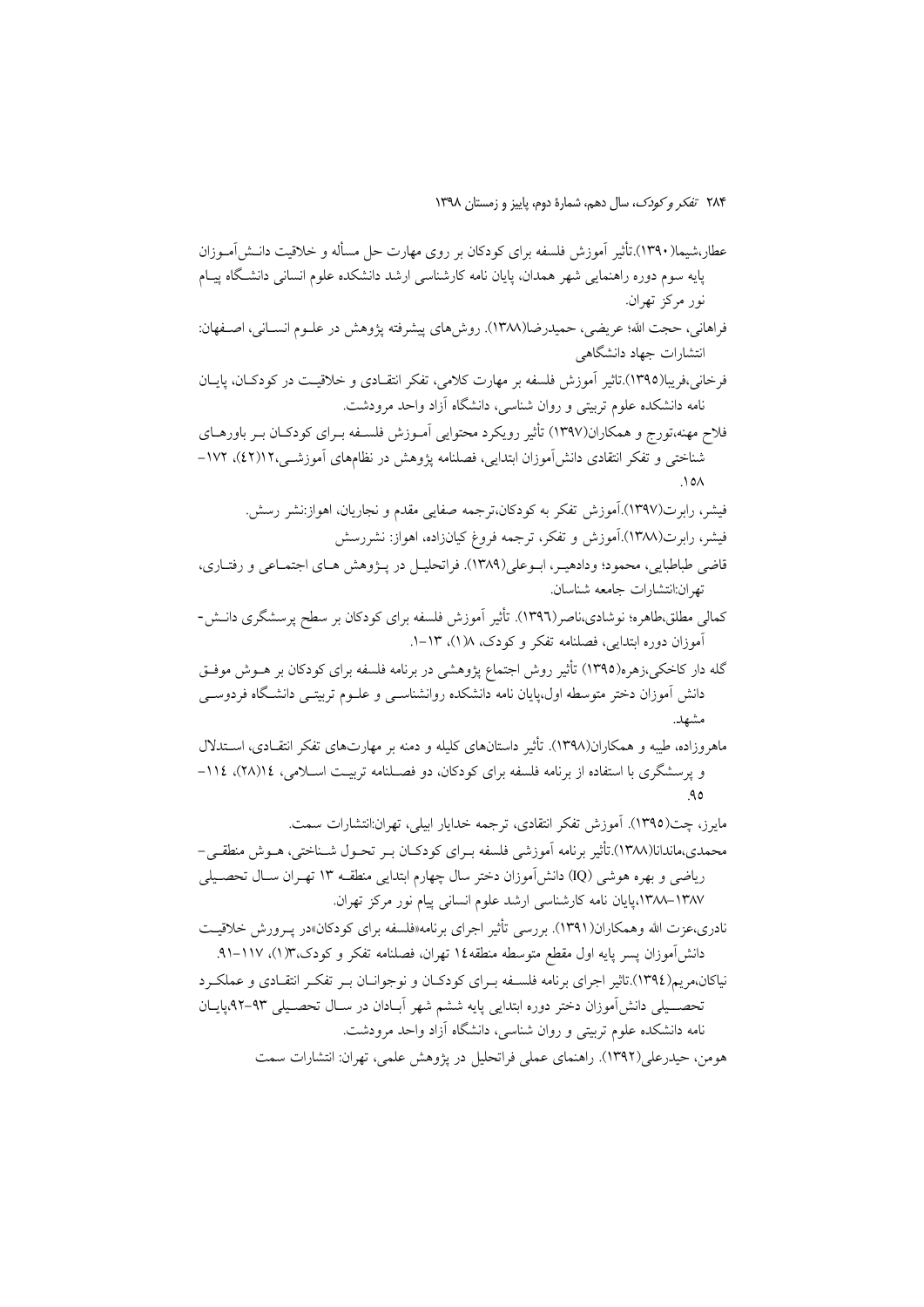هویت، دنیس؛ کرامر، دانکن(۱۳۹۳). روش هـای آمـاری در روانشناسـی و علـوم تربیتـی، ترجمـه یاشـا شريفي و همكاران، تهران: انتشارات سخن.

- Barnes, R. (2000). Mrs miggins in the classroom. British Journal of Special Education, 27(1):  $22-28$
- Bransford, J. D. (2005). Philosophigal thinking in children. Research Papers in Education. 22(1): 75-89.
- Fish, M & Reynolds, M. (2010). Language skills in low-SES rural Appalachian children: Kindergarten to middle childhood. Journal of Applied Developmental Psychology. (31). 238-248.
- Frère, Paulo, (2005), Pedagogy of oppressed, New York: Continuum Books.
- García-Moriyón, F., Rebollo, I., & Colom, R. (2005). Evaluating Philosophy for Children Thinking :The journal of philosophy for children, 17(4), 14-22.
- Huffcutt A. I. (2004). Research perspectives on meta analysis. In S. G.
- Kealy, B.T. Holland, J. & Watson, M. (2005). Preliminary evidence on the association between critical thinking and performance in principals of accounting. Issues in Accounting Education, 20(1), 33-49
- Kirby, Dan. & Carol, Kuykendall. (1991). Mind Matters; Teaching for Thinking. Portsmouth, New Hampshire, Boynton: Cook publishers.
- Lu, L. & Ortlieb, E. T.)2009). Teacher Candidates as Innovative Change Agents. Current Issues in Education, 11(5). Available: http://cie. ed. Asu.edu/ volume11/ number
- Makaiau, A. S. (2016). The philosophy for children Hawai'i approach to deliberative pedagogy : a promising practice for preparing pre-service social studies teachers in the college of education. Analytical Teaching and Philosophical Praxis, 36 (1).
- Montes, M & Maria,  $E(\mathbf{x} \cdot \mathbf{y})$  juch it and los ninos, abstract in iapc. Montelair state university.
- Payne, T. w & Lynn, R. (2011). Sex differences in second language comprehension. Personality and Individual Differences. (50). 434-436
- Rogelberg (Ed.), Handbook of research methods in industrial and organizational psychology, (pp. 198-215). USA: WileyBlackwell Publishing Company.
- Rosenthal, R. (2001). Meta-analysis: Recent developments in quantitative methods for literature reviews. Annual Review of Psychology, 52, 47-61
- Sanjana , M&David, W (2005). Philosophy for children and moral development in the Indian context university cambridje.
- Trickey, s&Topping, K.J $(Y \cdot \cdot \xi)$ Philosophy for children: A systematic review. Research papers in education.19(3),365-380.
- Valitalo, R., Jusso, H., Sutinen, A. (2015). Philosophy for children as an educational practice. Springer Published Online.
- Yan, S. & Lynne Masel, W. & Wang & Z. & Chia-Chiang, W (2018). Meta-Analysis of the Effectiveness of Philosophy for Children Programs on Students' Cognitive Outcomes, Analytic Teaching and Philosophical Praxis, 39(1). 33-13.